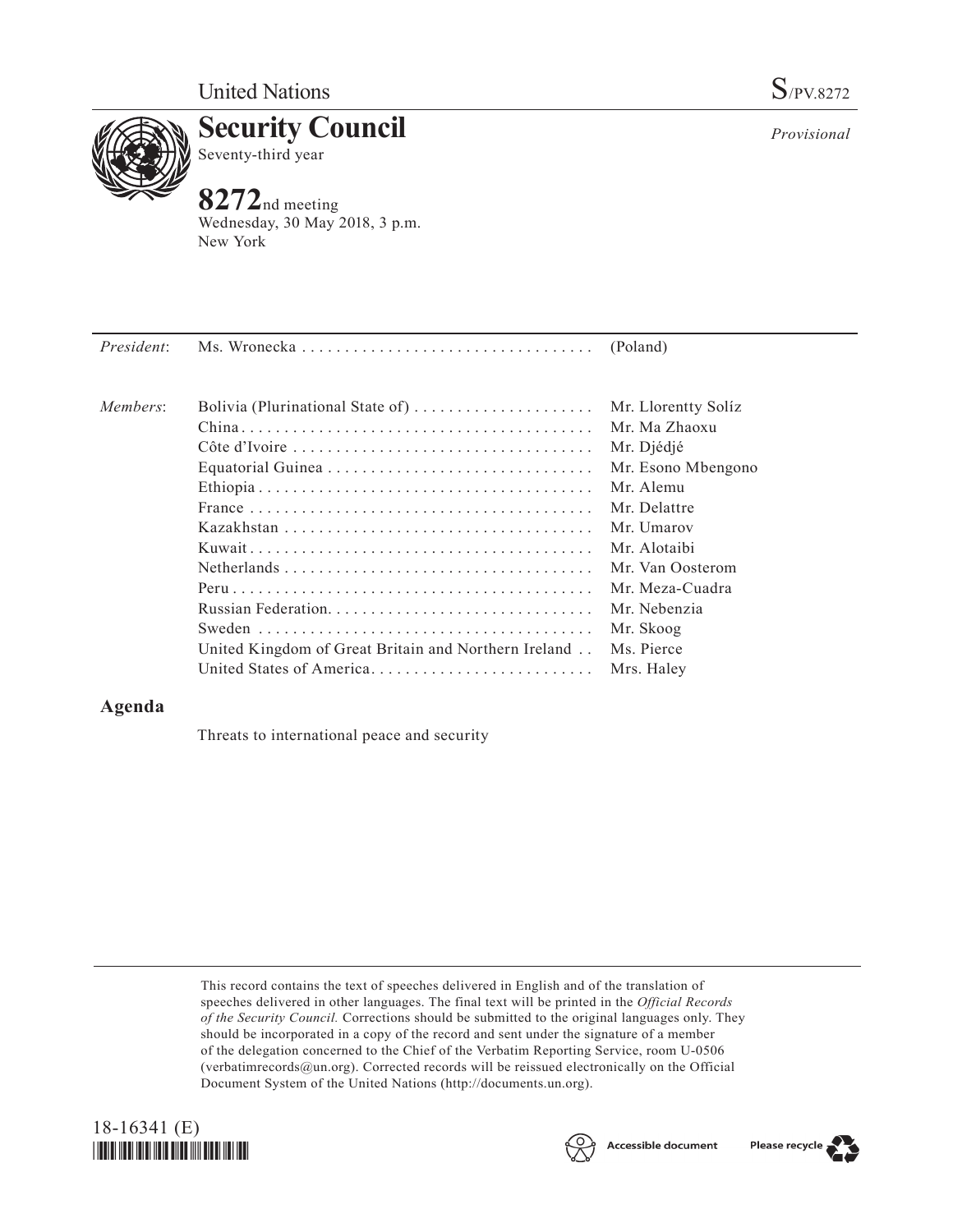*The meeting was called to order at 3.05 p.m.*

## **Adoption of the agenda**

*The agenda was adopted.*

## **Threats to international peace and security**

**The President**: In accordance with rule 37 of the Council's provisional rules of procedure, I invite the representative of Israel to participate in this meeting.

I propose that the Council invite the Permanent Observer of the Observer State of Palestine to the United Nations to participate in the meeting in accordance with the provisional rules of procedure and the previous practice in this regard.

There being no objection, it is so decided.

In accordance with rule 39 of the Council's provisional rules of procedure, I invite Mr. Nickolay Mladenov, Special Coordinator for the Middle East Peace Process and Personal Representative of the Secretary-General, to participate in this meeting.

Mr. Maldenov is joining this meeting via video tele-conference from Jerusalem.

The Security Council will now begin its consideration of the item on its agenda.

I give the floor to Mr. Mladenov.

**Mr. Mladenov**: I thank you, Madam President, for this opportunity to brief the Security Council on the unfolding events in and around Gaza.

I am afraid that the past two days have seen the most serious escalation since the 2014 conflict between Hamas and Israel, and they have shown all of us how close we are to the brink of war every day. Between 28 and 30 May, according to the Israeli Defence Forces (IDF), 216 projectiles, rockets and mortar shells were fired from Gaza towards Israel, approximately 77 of which hit areas in the Eshkol, Sha'ar Hanegev and Sdot Negev regions. Although most of the projectiles were intercepted by the Iron Dome system, one hit a kindergarten yard at a kibbutz near the Gaza border, and at least one other damaged a house. Thankfully, there were no casualties or serious injuries. In response to the attacks and mortars, the Israeli Air Force carried out strikes on 65 Hamas and Islamic Jihad targets in Gaza and destroyed a two-kilometre tunnel near the Kerem

Shalom crossing. No casualties or serious injuries were reported in Gaza as a result of the strikes.

On 29 May, the Hamas Al-Qassam Brigades and the Islamic Jihad's Sarai Al-Quds claimed joint responsibility for the rockets and mortars fired at Israel. Their joint statement blamed Israel for targeting their fighters and military positions during the preceding 48 hours, cautioned against attempts to dictate new equations on the status quo and warned that they would reciprocate "shelling with shelling and blood with blood". In the meanwhile, Prime Minister Netanyahu vowed that Israel would respond with great force to the rocket attacks, as for more than 24 hours Israeli communities around Gaza lived with the fear of having mere seconds to seek shelter from incoming rockets.

Such attacks are completely unacceptable. The firing of rockets and mortars against civilians cannot be justified under any circumstances. I take this opportunity to call on the international community to join me in unequivocally condemning the indiscriminate targeting of civilians and the dangerous escalation in Gaza. This dangerous escalation comes after a series of warnings by the United Nations and in the context of recent developments on the ground. It cannot be divorced from the context of the two months of protests at the Gaza fence, in which approximately 110 Palestinians were killed and a large number were injured. Throughout this period, militants have also placed improvised explosive devices (IEDs) at the perimeter fence and attempted, sometimes successfully, to breach it, with the intention of damaging military infrastructure and perpetuating attacks against Israelis.

Particularly in the days following 14 May, several such incidents were filmed and posted on social media, prompting a response by Israel on targets inside Gaza. On 27 May, in response to an IED found by the IDF adjacent to the fence, the IDF targeted a Palestinian Islamic Jihad observation post and killed three members of the group. Islamic Jihad issued a statement vowing to retaliate for what it described as a dangerous escalation. Subsequently, on 28 May, the IDF announced it had fired a tank shell at another observation post, killing a member of the military wing of Hamas. The shelling took place after Israeli troops came under fire, reportedly by Hamas militants, while arresting two Palestinians who had crossed the perimeter fence into Israel. During the night of 28 May, machine-gun fire from Gaza also hit the Israeli city of Sderot, causing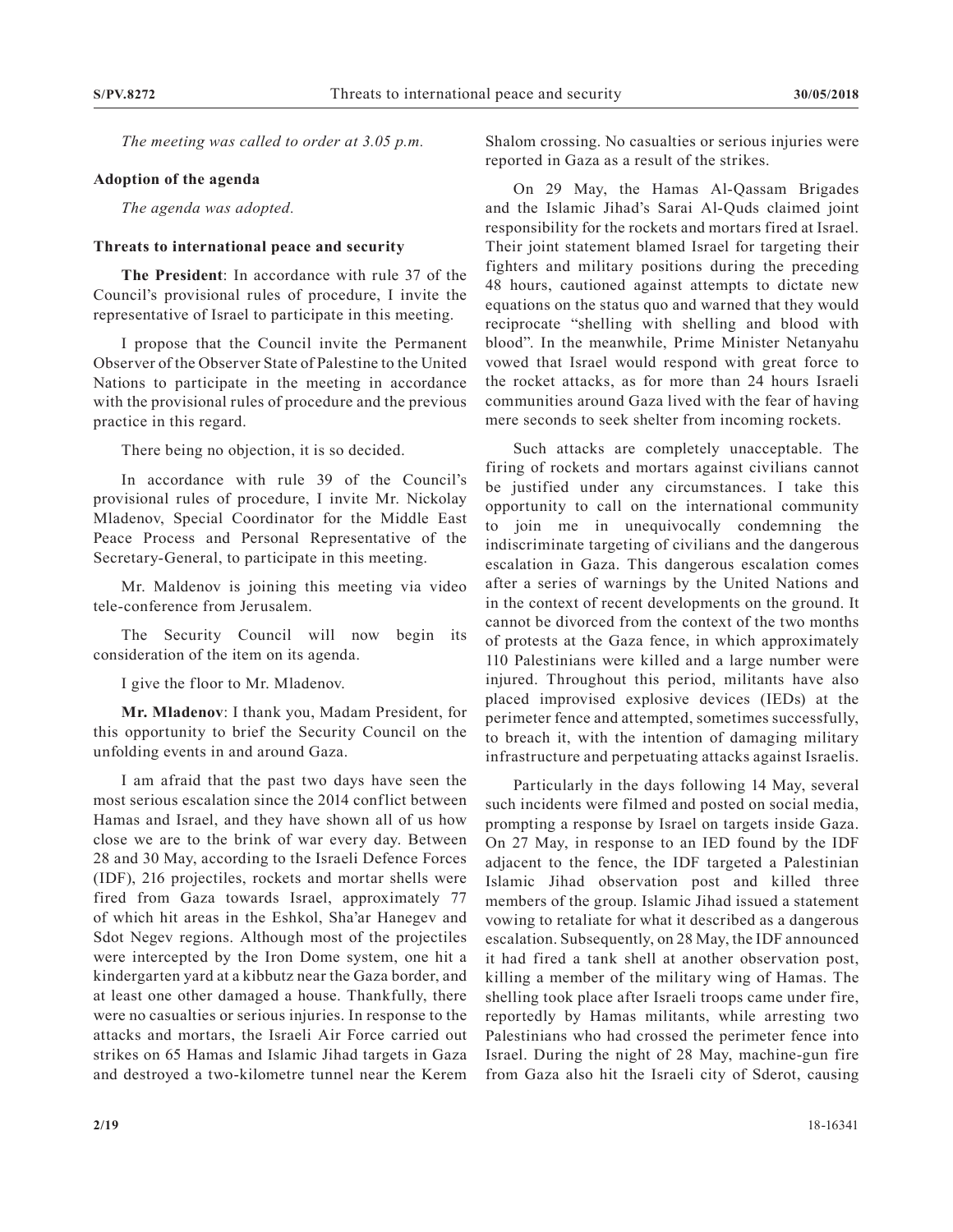damage to several buildings and a vehicle. The next day, the situation escalated.

Since the early hours of this morning, the situation has quietened down and, since 5 a.m. there have been no projectiles launched from Gaza or any IDF strikes on locations inside the Gaza Strip. In that respect, I welcome the efforts of Egypt aimed at ensuring that calm prevails, and I reiterate my call on all sides to uphold all understandings and prevent the recurrence of any incident that jeopardizes the lives of Israelis and Palestinians alike.

It is imperative that this period of calm be preserved at all costs. No one in Gaza can afford another war. No one has the right to play with the lives of 2 million people who have lived through hell in the past decade. No one should live in fear of an indiscriminate rocket attack. All parties have a responsibility to do their part to de-escalate and to step back from the brink, in the interests of their own people and the future of their own children. As demonstrations and protests in Gaza continue into the month of June, I am concerned that we may experience further violence and additional risks of escalation.

Despite the dangerous escalation, Gaza's civilian infrastructure did not sustain any significant damage as a result of Israeli retaliatory fire yesterday. Moreover, the crossing points for people and goods remained open and functioned normally. The Rafah crossing into Egypt continued operations for the nineteenth consecutive day, and both the Kerem Shalom and the Erez crossings into Israel functioned with only minor delays. Nevertheless, fire from Gaza has caused damage to electricity installations on the Israeli side, resulting in a reduction of more than 30 per cent of the only electricity supply there is to Gaza, and it will take a few days at least to repair that.

As I recently briefed the Council, Gaza's electricity, water and health systems continue to experience unprecedented strain (see S/PV.8265). Egyptian electricity lines have been effectively down since February, and the Gaza power plant has not functioned since April. Today the total supply for Gaza is barely enough to provide three hours of sustained electricity.

Finally, during my briefing to the Council last week, I was greatly encouraged by the willingness of Council members to consider ideas to change the reality in Gaza. Under the current circumstances, failure to act immediately with a set of relatively modest, achievable

interventions will only amplify the humanitarian crisis and drastically increase the risk of confrontation. The goals that I outlined last week remain as valid as ever: to prevent a war with potential regional implications, address the urgent humanitarian needs of the population and support Egyptian reconciliation efforts. That means that we need to urgently implement already approved projects, revive efforts to empower the Government to take up its responsibilities and, very important, sustain the 2014 ceasefire understandings on the ground and halt the militant build-up.

The United Nations will move forward on immediately enhancing our capacity and presence to facilitate project implementation in Gaza and improve coordination with Israel, Egypt and the Palestinian Authority in order to overcome political, administrative and logistical blockages. It is important that all sides agree to improve movement and access restrictions and ensure uninterrupted and upgraded water and electricity supply to the population.

This plan is the only sustainable way to ensure that we do not again slide into another devastating conflict, that we do not allow Gaza to become a pawn in somebody else's plans, another tragedy on the already crowded map of regional Middle East conflicts. But I would also like to use this opportunity to send a very clear message to Palestinians in Gaza. We hear their plight, we see their suffering and we will do all that we can to ensure that they have a future beyond mere survival, a future of freedom and development, a future focused on peace and prosperity, where they are the masters of their own fate, a future for all Palestinians, under a single democratic Government, living in a State of Palestine, side by side in peace and security with the State of Israel.

That is why we need to make sure that calm continues, that the militant build-up ends and that we deny those who want to disrupt peace any opportunity to do so. Without those conditions in place, it will be impossible to move forward on achieving our longterm political and developmental goals. It is high time that we intensify our calls on Israelis and Palestinians to undertake concrete steps that will advance the goal of a just and sustainable peace. Such actions must encompass the overarching political objectives, the unification of Gaza and the West Bank under a single democratic and legitimate Palestinian Authority, an end to the occupation and a resolution to the wider Israeli-Palestinian conflict on the basis of the two-State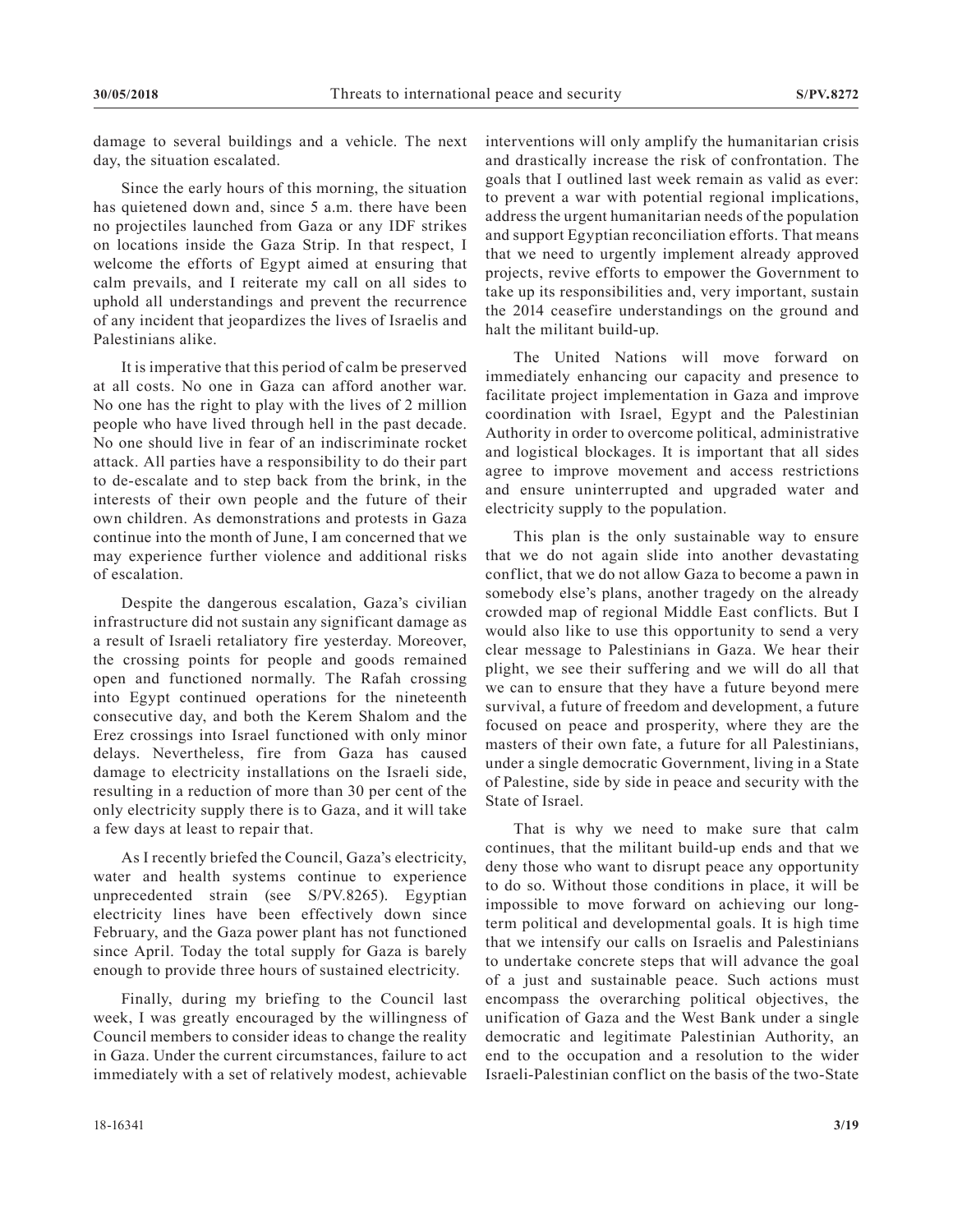solution and in line with previous agreements and the relevant United Nations resolutions.

This latest round of attacks is a warning. It is a warning to all of us how close to the brink of war we are every single day.

**The President**: I thank Mr. Mladenov for his briefing.

I shall now give the floor to those members of the Council who wish to make statements.

**Mrs. Haley** (United States of America): I thank Special Coordinator Mladenov for his briefing.

The United States called this meeting today to talk about the dangerous and destructive activities of the Hamas terrorist organization in the Gaza Strip. One might think that the rest of the Security Council would join us in condemning a terrorist organization like Hamas. There should not be any debate about this. But of course, because this attack involves Israel the standard is different.

The United States drafted a Security Council statement that would have condemned Hamas for launching rockets and endangering civilians. This should have been a no-brainer. One would think no one would want to side with Hamas when it comes to condemning rocket launches, but the statement was blocked. We called for this meeting under the agenda item "Threats to international peace and security caused by terrorist acts", but we were blocked again. Apparently, some Council members did not think that Hamas launching rockets qualified as terrorism. The United States begs to differ. We all know that certain actions in and around Gaza receive an enormous amount of attention, both here in the Security Council and throughout the international media. Strangely, other actions do not receive nearly the attention that they deserve.

What happened yesterday is one such action that calls out for attention and condemnation. The facts are clear. On 29 May, Hamas and an allied militant group fired at least 70 rockets and mortars from Gaza into Israel. That rocket attack was indiscriminate, aiming to cause as much civilian death and destruction as possible. There were several injuries but, thank goodness, there were no deaths. But the mere fact that one of the rockets landed on a kindergarten playground is all the proof we need of the intentions of the terrorists. The horrifying damage that could have been done is unthinkable.

Unlike some situations we deal with here in the Security Council, where guilty parties claim mistaken identity or lack of evidence of responsibility, this is clearly not the case. Hamas openly claims responsibility for that attack. They do so proudly. Their only regret is that the attack did not kill anyone. The Security Council has always been quick to pounce on Israel, regardless of the facts or the circumstances. I am very interested in how my colleagues respond when the attacks are directly against Israel. These attacks are a clear escalation of violence and take no steps whatsoever to protect against civilian casualties. In fact, the entire desired outcome of the attacks is to maximize civilian casualties. There are a couple of major conclusions to be drawn from that disconnect.

First, this outrageous terrorist attack proves what we have consistently maintained, namely, that the stated purpose of Hamas is the destruction of Israel. That is its purpose when it fires rockets into Israel. That is its purpose when it builds terror tunnels underneath Israeli territory. And that is its purpose when it orchestrates violent protests and riots at the boundary fence, calling for a march for return. All of those acts are indivisible parts of a single strategy. That strategy is to do as much damage as possible to Israel and to provoke a response in self-defence that will create international condemnation of Israeli actions.

Secondly, the actions of Hamas prove the falsehood of the idea that the people of Gaza require international protection. The people of Gaza do not need protection from an external source. The people of Gaza need protection from Hamas. It is the actions of Hamas that are putting Gazans in grave danger. The indiscriminate attacks by Hamas against Israel inevitably bring about a response. As I have asked my colleagues before, I will ask them again today: Who among us would accept 70 rockets launched into their country? We all know the answer to that question: no one would.

The Palestinian people of Gaza are facing desperate humanitarian hardships. We want to help address their needs. We support Special Coordinator Mladenov's engagement to restart initiatives that could improve conditions in Gaza. But here again, we must look at the destructive actions of Hamas. In recent weeks, Hamas militants have repeatedly assaulted the Kerem Shalom border crossing — the biggest lifeline for basic humanitarian goods into Gaza. In its attacks yesterday, Hamas rockets damaged three power lines, knocking out electric power to tens of thousands of Palestinians.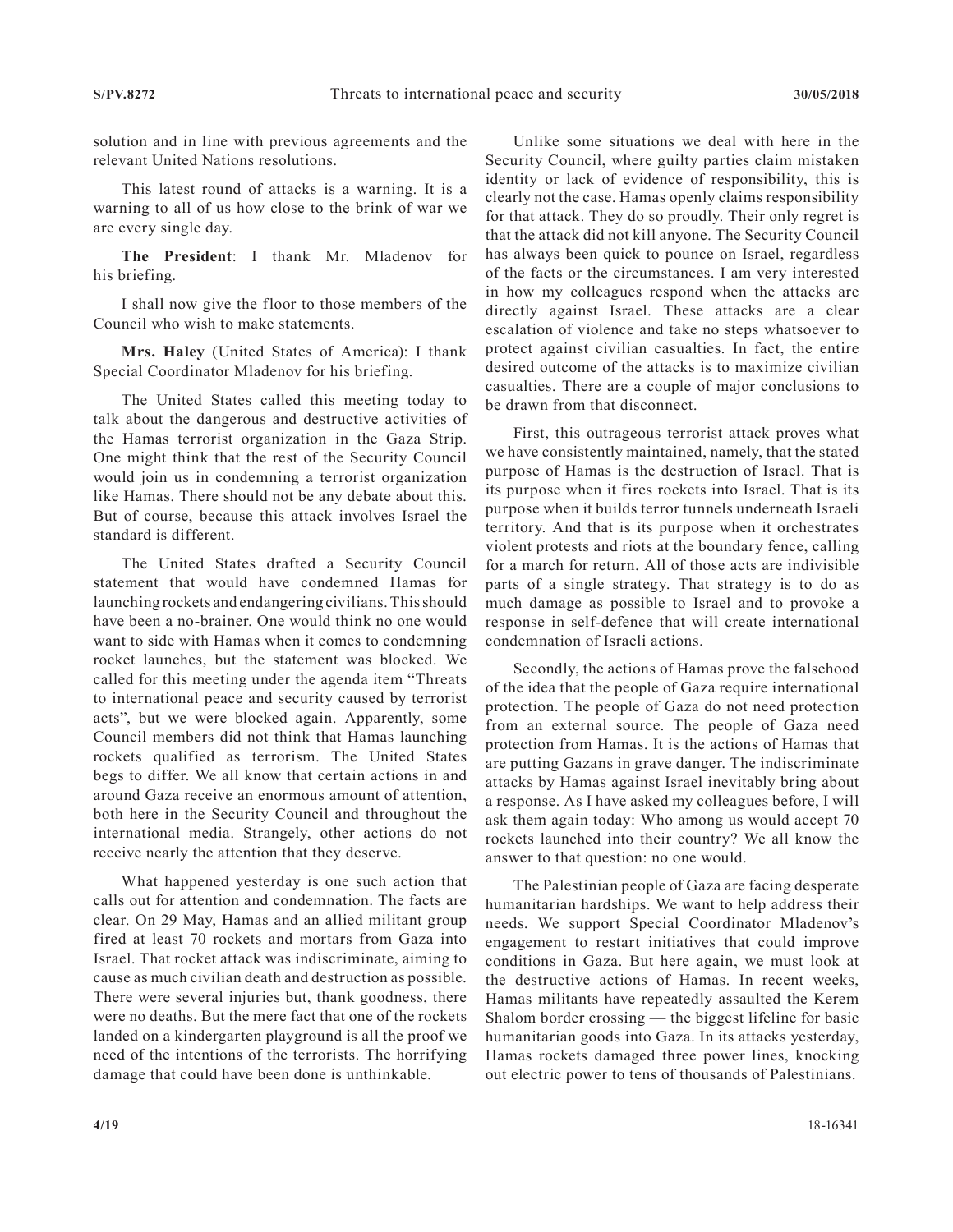Those monstrous actions demonstrate complete disregard for the people of Gaza. Apparently, it is not enough for Hamas to incite military responses to its acts of terrorism. Hamas also feels compelled to increase the suffering of the people in Gaza. We note reports today that Hamas has unilaterally declared a ceasefire. We hope that the ceasefire holds and that there are no more rocket attacks. But the fact that Hamas can even declare a ceasefire is further confirmation of its responsibility for those attacks in the first place.

When we consider the situation in Gaza, this is what the Security Council should address. It is outrageous for the Security Council to fail to condemn Hamas rocket attacks against Israeli civilians while the Human Rights Council approves sending a team to investigate Israeli actions taken in self-defence. I urge the members of the Security Council to exercise at least as much scrutiny when it comes to the actions of the Hamas terrorist group as it does to Israel's legitimate right of self-defence. To allow Hamas to continue to get away with its terrorist acts and to somehow expect Israel to sit on its hands when it is attacked is the height of hypocrisy. To continue to condemn Israel without even acknowledging what is actually coming from the leaders of Gaza makes me question who actually cares about the welfare of the Palestinian people.

The Palestinian people deserve a better life. That can happen only if we acknowledge and reject the terrorist actions of Hamas and if we encourage more responsible Palestinian leadership. All responsible parties should be encouraging both sides to come to the negotiating table for the well-being of the Israelis and the Palestinians.

**Ms. Pierce** (United Kingdom): I thank the Special Coordinator for his very sobering briefing.

Echoing Ambassador Haley's concern, I condemn — without qualification and in the strongest terms — yesterday's mortar and rocket attacks from Gaza into Israel. Indiscriminate attacks against civilians are unacceptable and they are unjustifiable. Those who risk killing or injuring children are heinous. The attacks cannot be ignored by the Security Council. The United Kingdom fully supports Israel's right to self-defence and the right to defend its citizens from such acts of terror.

The recent spike in rocket attacks from Gaza is a stark reminder that the risk of a renewed conflict is very much present, and I think the Special Coordinator brought that out very clearly in his briefing today. The latest attacks follow the deaths of more than 100 Palestinian in recent weeks of protests, and the Council has addressed that previously. Civilians live in fear and in despair. Further escalation of violence risks a devastating effect on efforts to restore the peace process and can bring about only renewed suffering to the region. As Council members, we should act to ensure that does not come to fruition.

The situation in Gaza in undeniably dangerous. It is sad and it is complex. The perpetual cycle of violence needs to end and serves no one's interests. The actions of Hamas and the Palestinian Islamic Jihad represent a real and concerning threat to Israeli security. Ultimately, the ongoing decisions of Hamas and the Palestinian Islamic Jihad to embrace violence and reject the Quartet principles lie at the heart of the Gaza situation.

We should use this Council meeting today to demand that Hamas and other terrorist groups cease all violent and provocative actions, and cease any and all actions that put civilian lives at risk. At the same time, we do not ignore the significant contribution that restrictions on movement and access imposed on Gaza have on the dire humanitarian situation that we witness.

The United Kingdom continues its support for the full return of the Palestinian Authority to Gaza, and we encourage further progress on reconciliation. An end to this violence requires a tangible path for changing Gaza, and what the Special Coordinator had to say about the plan was very interesting. We believe that it is the responsibility of the international community to work together to find a way to alleviate the humanitarian suffering in Gaza. We welcome the proposals that Mr. Mladenov made, which include commitments to advance urgent infrastructure and economic development projects, improve access and movement and support the Egyptian-led reconciliation process.

We stand ready as the United Kingdom to do everything that we can to support those efforts. The people of Gaza are in urgent and desperate need. Yesterday, my Government committed to providing a new package of over \$2 million of life-saving support. The funding will support work by the International Committee of the Red Cross and the Red Crescent Society in keeping hospitals open and functioning at a time when the health-care system in Gaza is under huge strain.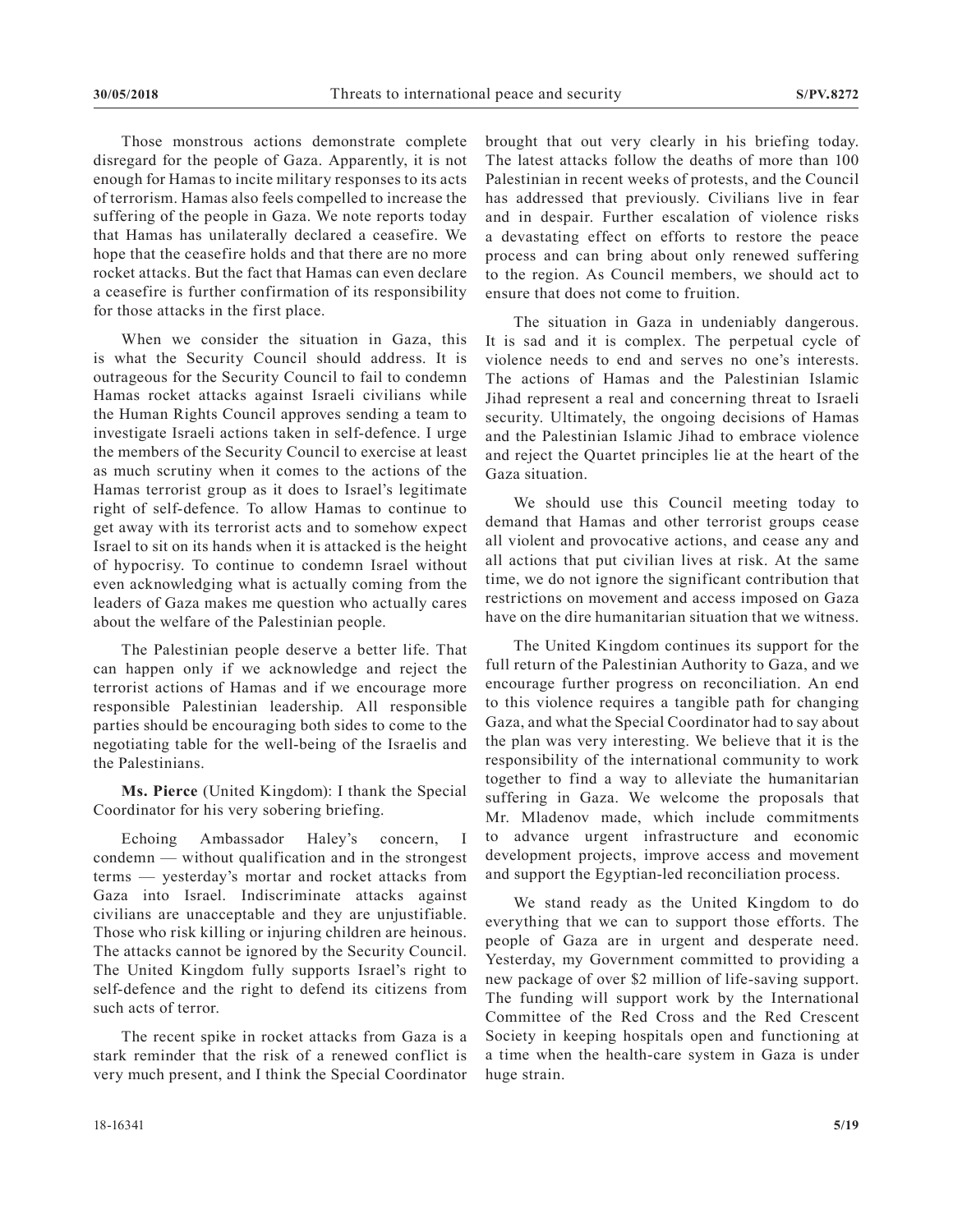Ultimately, peace will come only through fresh negotiations between the parties, supported by the international community. Every day makes it more critical that both Israelis and Palestinians return to direct negotiations and urgently prioritize steps to resolve the situation in Gaza. That is the only way that we will be able to achieve the two-State solution and a safe and secure Israel living alongside a viable and sovereign Palestinian State. Those who seek to undermine that, including through unjustified acts of violence, deserve the rightful condemnation of the Council, as well as of the whole world.

**Mr. Delattre** (France) (*spoke in French*): I would like to begin by thanking Mr. Nickolay Mladenov for his precise briefing and commitment, which is more necessary than ever. I will be brief. We have had an opportunity to speak several times on the situation in Gaza and the Israeli-Palestinian question over the past few weeks. I will keep to three points, namely, the escalation of the situation over the past few days in Gaza, the ongoing protests in the Gaza Strip during recent weeks, which are part of a structural crisis, and the responsibility of the Security Council in the face of that situation.

First, for several weeks now, we have alerted the Council to the risk of an escalation in the situation in the Gaza Strip, which is not tenable in the long-term. As yesterday showed once again, there is a real risk of a cycle of violence, of which the players in question could quickly lose control. After three conflicts in the past decade, the situation is sadly predictable, and the same causes are still producing the same tragic effects in the Gaza Strip. On 29 May alone, almost 30 rockets were fired into Israeli territory from the Gaza Strip — an unprecedented number since the conflict of 2014. Those rocket launches deliberately targeted civilians. They are unacceptable. Regardless of the perpetrators, France condemns them without any ambiguity whatsoever. I would like to recall France's tireless commitment to Israel's security. Beyond that, the context is very tense, and we therefore call for restraint. The issue here is to try to avoid a new fatal conflict in Gaza, where once again it would be the civilians paying the price.

Secondly, I would like to underline that the armed escalation comes at the end of two months of violence and repression carried out by the Israeli armed forces against Palestinian protesters in Gaza, and 14 May marked its highpoint. With more than 116 dead thus far, 60 on that day alone, and more than 12,000 people injured, including 4,000 by live ammunition, the figures of the past few weeks are all the more tragic because they could have largely been avoided.

We have said it before, that result is directly linked to an indiscriminate and disproportionate use of force by the Israeli army, facilitated by extremely permissive rules of engagement, which we have condemned. Israel is a democracy and should respect the right to peaceably protest. As an occupying Power, it should furthermore respect the obligations for protection that are incumbent upon it. Similarly, we have called for those protests to remain peaceful, and we have warned those, first and foremost Hamas, who have tried to instrumentalize those protests for political or military ends.

An acute crisis exists in Gaza, which we can all see and which serves to highlight the vulnerability of the civilian population against the backdrop of a structural humanitarian and political crisis, anchored in a decade of the Israeli blockade and exacerbated by the impasse in the reconciliation process. The protests over recent weeks cannot be dissociated from the despair of the inhabitants of Gaza. We will not be able to address that crisis without restoring the dignity and renewing a sense of hope for the future of that population, of which more than half is under 18-years-old.

In that regard, we commend the essential work done by the United Nations Relief and Works Agency for Palestine Refugees in the Near East (UNRWA) in the Gaza Strip. The Agency is one of the last safety nets to avert the collapse of Gaza's, two thirds of which is made up of Palestinian refugees. UNRWA requires increased financial support from the international community, given the frozen American contribution. With iin mind, the donor conference to be held on 25 June will be crucial. Any good will that is expressed will be important and appreciated. We once again call on our American friends to not turn their backs on their historic role of supporting UNRWA, which is more than ever key to regional stability.

Finally, beyond the immediate de-escalation that is required and the urgent humanitarian response, we need a long-term response to the issues in Gaza. Such response is essential for the population of Gaza and for regional stability, both of which are being addressed by the plan undertaken by Nickolay Mladenov. The Special Coordinator has all of our support in defining priority projects, in particular for infrastructure. Furthermore, we support his proposals to strengthen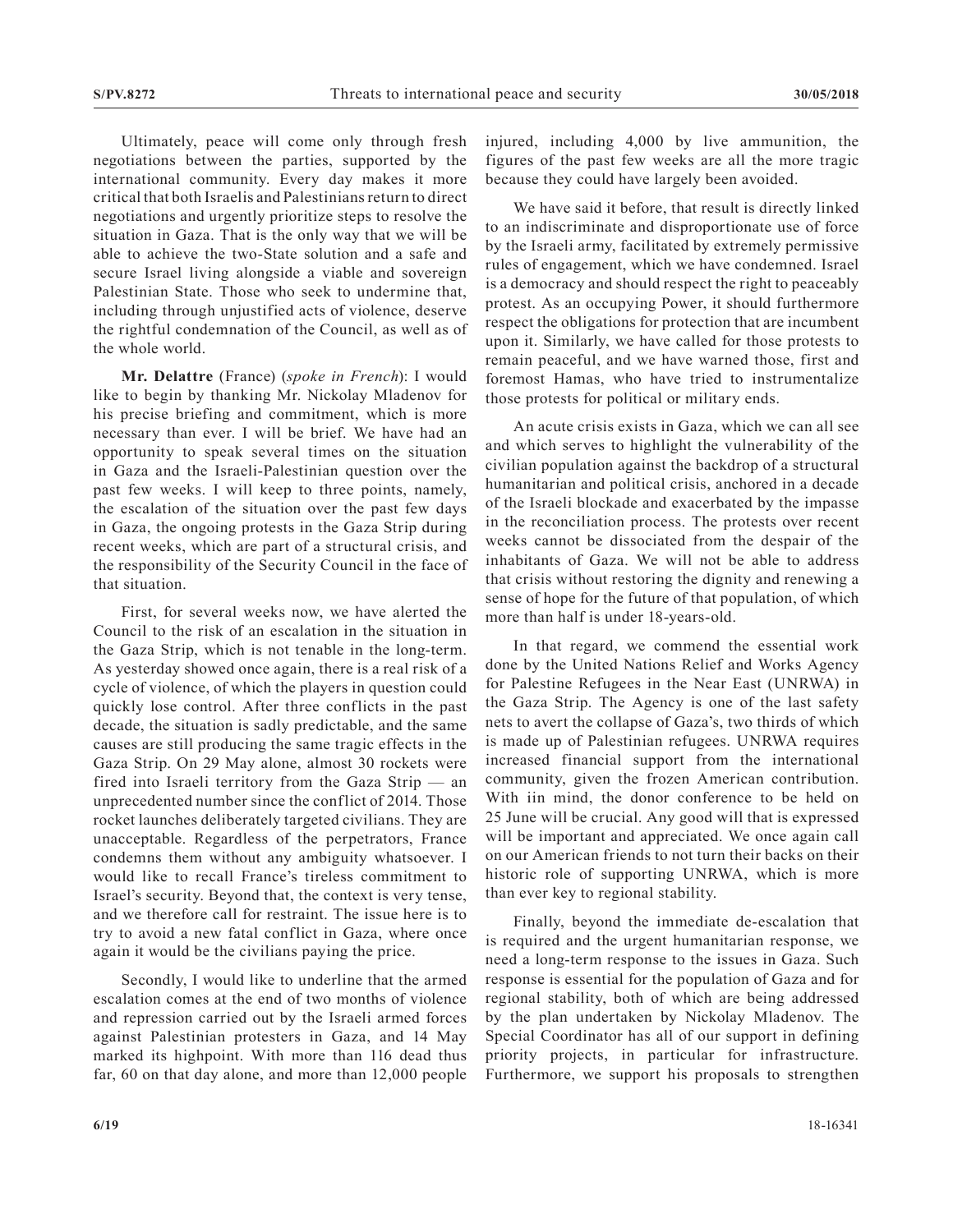project management within the United Nations in Gaza and dialogue with Israel, Egypt and the Palestinian Authority. As we have said, those proposals should include immediate measures to ease restrictions on the movement of goods and persons. Ultimately, our objective should be to lift the blockade, while respecting Israel's security concerns. Furthermore, Mr. Mladenov's proposals should be supported by specific approaches to resuming the reconciliation process. In political terms, our horizon should be the re-establishment of all of the prerogatives of the Palestinian Authority in Gaza.

Thirdly, I will conclude by underlining once again the responsibility that is incumbent upon the Council  $-$  it bears the principal role of upholding peace and security, which is set forth by the Charter of the United Nations, but it also has a particular role to play in the Israeli-Palestinian conflict, of which it has defined the main parameters over several decades to resolve the conflict, although unilateral action has recently rendered them fragile.

Gaza has been approaching collapse in the past few months, while it has been in the grip of violence for several weeks. It is on the verge of a new conflict, and yet the Council remains silent. With gravity, I say to those present that such silence weighs more and more heavily, it is increasingly deafening and it is not acceptable. It is unacceptable for the populations of both Palestine and Israel, who were the first ones affected by the conflict. It is unacceptable for the world, which is watching us and sees in that silence not only a sign of impotence but, worse, also a reason for mistrust. That is unacceptable for the credibility of the Council and for our collective action, which is at stake.

The Security Council cannot abdicate its responsibilities on this matter. France has been ready to engage in a constructive discussion on all draft texts that have been presented to Council members over the past few months and up to today, without exception. We have been given a new opportunity to overcome our silence by engaging in an open, but demanding, way in the discussion on the draft resolution submitted by Kuwait. The text has already been extensively improved. A number of aspects still require clarification and nuance, and we intend to continue to play our part in arriving at a text that is capable of garnering broad support within the Council. I invite everyone to commit to the same approach. Once again, it is a question of our collective responsibility.

**Mr. Alotaibi** (Kuwait) (*spoke in Arabic*): At the outset, we thank Mr. Nickolay Mladenov, United Nations Special Coordinator for the Middle East Peace Process, for his valuable briefing on the recent developments in the Gaza Strip and the most recent developments in the occupied territories. We commend his endeavours and underscore our full support for his efforts. We also thank the delegation of the United States for calling this meeting to discuss the situation in the occupied territories — a situation that continues to deteriorate in the light of the ongoing oppressive practices of the Israeli occupying power. We reiterate our firm and principled position related to the condemnation of targeting civilians by any party anywhere and at any time.

The Israeli occupying power bears full responsibility for the most recent escalation in the occupied territories. For as long that occupation continues, the Palestinian people have the legitimate right to fight it and defend their aspirations and dreams of independence and a life of freedom and dignity. We support their fight and commend their steadfastness in the face of the destructive Israeli machine.

The Israeli policies and practices in the occupied territories cannot be justified. The occupation in itself is a blatant violation of the Charter of the United Nations, international law and the relevant Security Council resolutions. It must end, as it is the root cause of the problem and the conflict in the region. It is unacceptable that the international community remains silent and inactive in the face of recurrent Israeli violations in the occupied territories, contrary to international humanitarian law, international human rights law and the Fourth Geneva Convention of 1949.

The occupation continues, even though the international community has condemned it and the Security Council called for it to cease in resolution 2334 (2016). Arrests continue to be carried out, along with the seizure of land and the destruction of houses. The occupation proceeds systematically, even though it has been condemned by the world as inhumane.

Moreover, illegal unilateral measures that seek the Judaization of Jerusalem and changing its demographic composition, character and religious sanctity continue. Recurrent incursions by settlers and occupying forces into Al-Aqsa Mosque in Jerusalem every now and then continue to provoke Muslims. The blockade on Gaza has gone on for over 10 years. It is a repressive blockade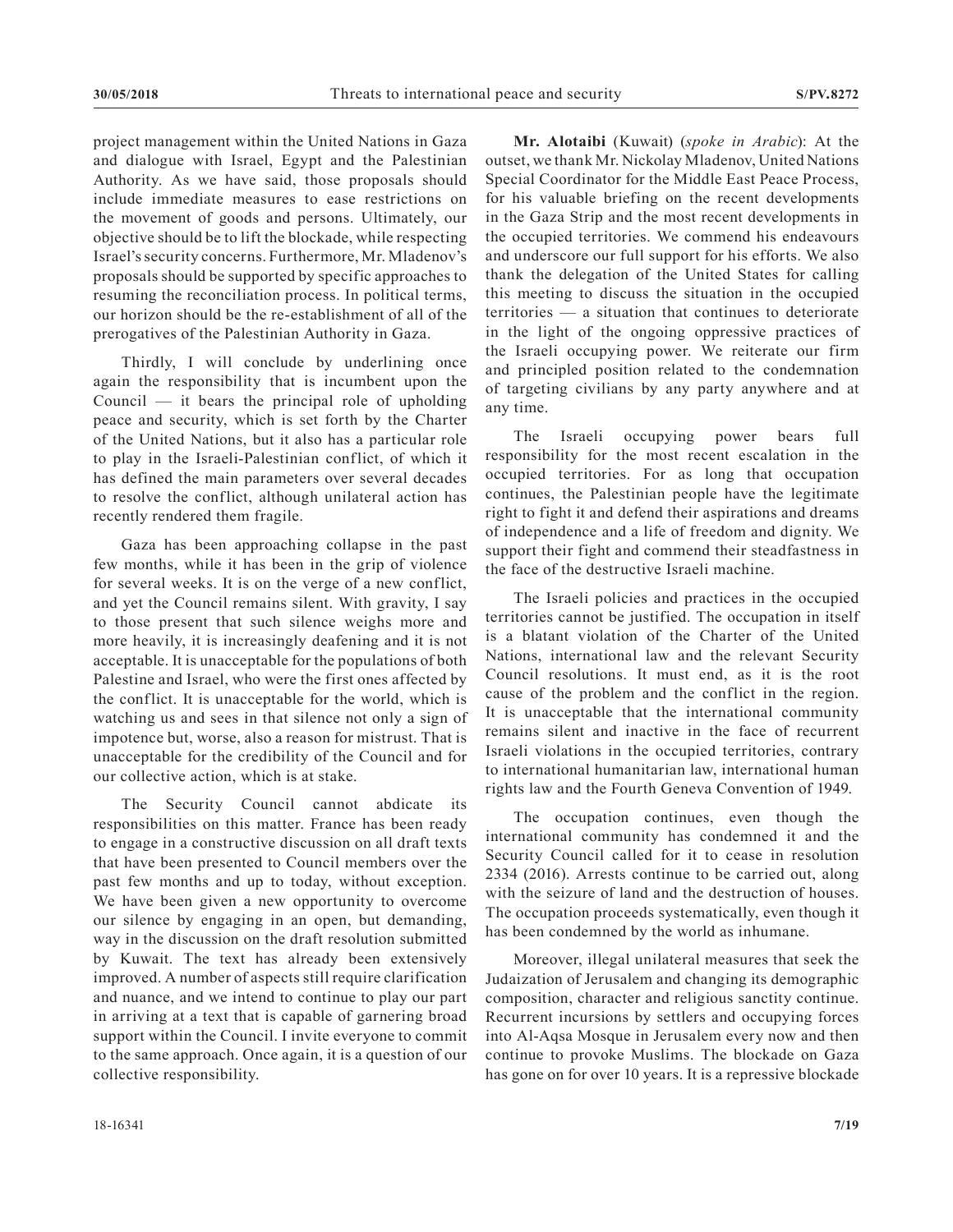of nearly 2 million people. The occupying power did not respect its obligations in accordance with international law and did not heed the call to lift restrictions on the freedom of movement of people and goods and to open border crossings in Gaza amid deterioration in the economic and living conditions. That has led to more suffering for the Palestinian people, which has generated widespread despair.

In the past few weeks, Israel, the occupying power, has used live ammunition and shot at civilian protesters who came out to peacefully revive the Great March of Return. As a result of that, more than 120 martyrs fell, including some children. Thousands were wounded and some were permanently disabled. We have submittted three draft statements to the press expressing our concern, given the death of those victims, and affirming their right to protest peacefully. We also called for a transparent and independent investigation into that massacre. However, all those press statements were rejected.

Therefore, the State of Kuwait has submitted a draft resolution to provide international protection to the Palestinian people, because they are the ones who deserve protection and not the occupying Power, which claims that it is defending itself while it possesses a huge and sophisticated arsenal that it uses excessively against defenceless people under occupation. The State of Kuwait has ensured transparency and inclusiveness in the negotiations on the draft resolution and has taken into account many of the proposed amendments. We hope that the draft resolution will be adopted by the Security Council so that a message can be sent to the Palestinian people that the international community, represented by the Security Council, will do them justice and stand by their side in their plight, and that it will do its utmost and shoulder its responsibility to help them recover their legitimate rights, and that longawaited justice will finally be served.

In that regard, we welcome the resolution of the Human Rights Council adopted on 18 May in relation to urgently deploying an investigative team to the occupied Palestinian territories, especially Gaza, to investigate all Israeli violations.

In conclusion, the State of Kuwait supports the choice of peace because it is the strategic option, as underscored in resolutions of the League of Arab States, the Organization of Islamic Cooperation, the Movement of Non-Aligned Countries and many conferences. Our objective is to establish comprehensive, just and sustainable peace, based on internationally legitimate resolutions and the relevant Security Council resolutions, including resolutions 242 (1967), 338 (1973), 1397 (2002) and 1515 (2003), as well as the principle of land for peace, the Quarted road map and the Arab Peace Initiative. That objective should lead to Israel's withdrawal from all the territories occupied since 4 June 1967, so as to ensure that the Palestinian people achieve all their legitimate political rights, including their right to self-determination and the establishment of an independent State on their territory with East Jerusalem as its capital.

**Mr. Nebenzia** (Russian Federation) (*spoke in Russian*): We thank Special Coordinator Nickolay Mladenov for his briefing.

We note with regret that in addition to the tragic events of recent days in the occupied Palestinian territories, on 29 May there was once again a sharp escalation in armed activity on the border between Israel and the Gaza Strip. Fighters fired on settlements in Israeli territory. The Israeli air force retaliated with missile strikes. It is worrisome that the parties are increasingly resorting to violence, constantly deepening their distrust and making the possibility of relaunching the peace process an ever more distant prospect. The civilians of Israel and Palestine are becoming hostages to this developing situation.

We believe that relying on force and rejecting direct dialogue represent a road to nowhere. That relates not only to the Palestinian-Israeli conflict, but to any other crisis situation. We call on all parties to exercise restraint. We have repeatedly said that the trend to increasing destabilization in the occupied Palestinian territories is directly connected to the impasse in the political process. The Middle East settlement, unresolved for so long, is in a stalemate, and instead of tackling its fundamental issues, the Security Council has been compelled to address the undesirable consequences of the impasse. That approach is not productive, to put it mildly, and will not enable us to overcome the massive deterioration in the situation, which is certainly in nobody's interest. Nor will it help us to address the chronic problems of the Israeli-Palestinian conflict, such as provocative rhetoric, unilateral actions, outbreaks of violence and settlement activities.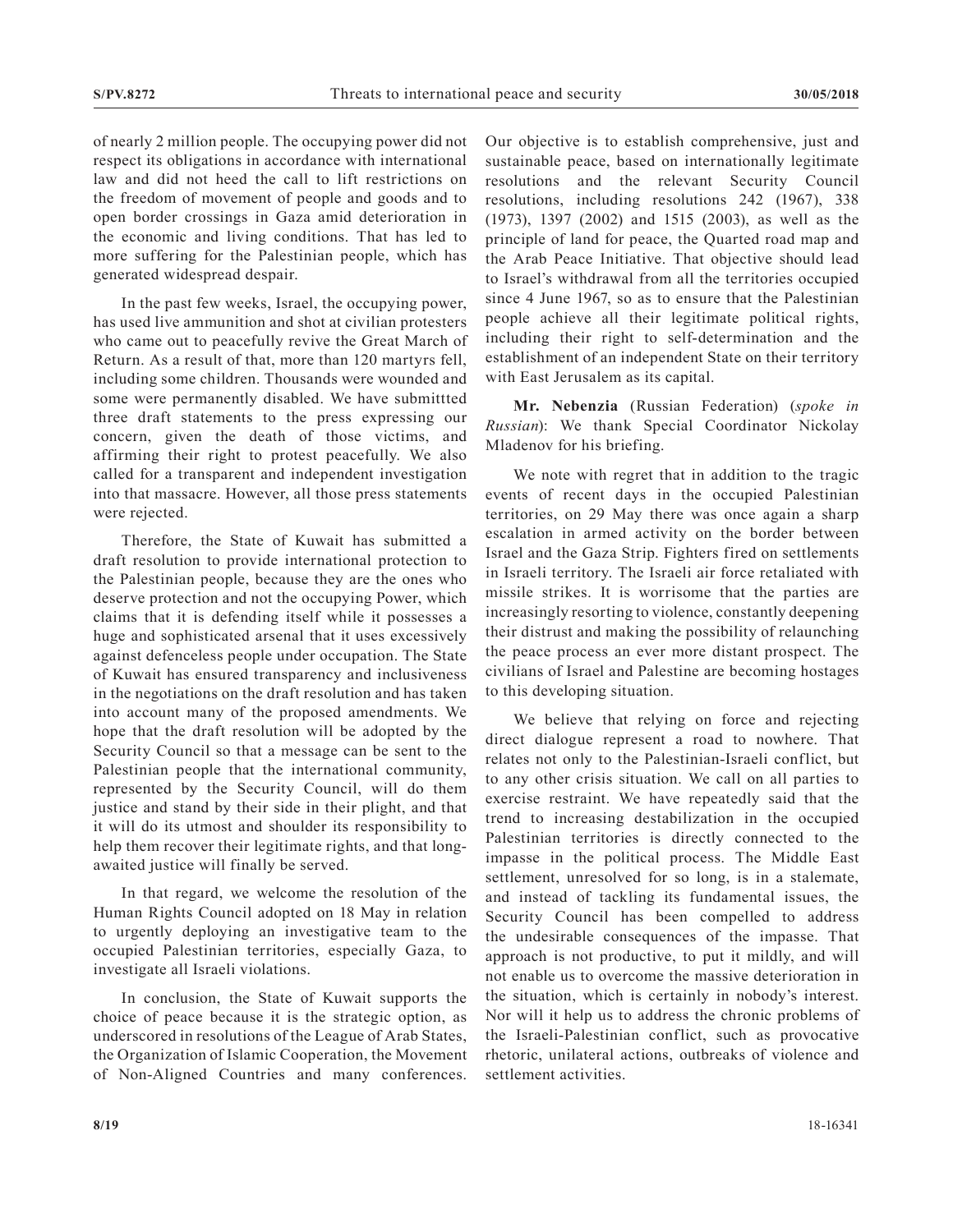It will be crucial to mobilize efforts to resume the political process between Palestinians and Israelis on the basis of the well-known international law on the subject, including the decisions of the Security Council and the principles of the Arab Peace Initiative, the outcome of which should be the implementation of a two-State solution and the establishment of an independent and sovereign Palestinian State with its capital in East Jerusalem.

Our position on the demonstrations in Gaza remains unchanged. We affirm the right to peaceful protest action and firmly condemn the indiscriminate use of force against civilians and the firing of rockets into Israeli territory. We call on the parties to refrain from steps that could lead to further deterioration of the situation. It will be important to continue intensive efforts to ease the difficult humanitarian situation in the Gaza Strip. The continuing hopelessness of the situation plays into the hands of forces with an interest in further radicalizing the situation. Widespread despair is a fertile breeding ground for extremism. In that connection, we note the important work being done by the United Nations and particularly by the United Nations Relief and Works Agency for Palestine Refugees in the Near East in the occupied Palestinian territories. We welcome and support the involvement of regional actors in the Middle East peace process. We commend Egypt and Jordan for the role they have been playing in Palestinian affairs.

In conclusion, we would like to underscore that the direction of the developments in the situation on the occupied Palestinian territories once again confirms that the international community does not have the right to ignore Palestine while addressing other problems in the Middle East. We must act. In our view, the Middle East Quartet is the appropriate and necessary forum, as endorsed by Security Council resolutions, for ending the impasse in the Middle East peace process.

**Mr. Ma Zhaoxu** (China) (*spoke in Chinese*): I thank Special Coordinator Mladenov for his briefing.

China closely follows the current tensions in Palestine and is particularly concerned about the risk of a potential escalation of conflict in Gaza. We hope that the relevant actors, Israel and Palestine, will remain calm, exercise restraint, work towards the same goals, cease military action and take concrete measures in order to achieve progress in de-escalation. China has continued to call for the settlement of the PalestinianIsraeli dispute through peaceful negotiations. China opposes all violence, which leads to a deterioration of the situation and targets civilians.

The Security Council and the relevant parties should aim to achieve peace and tranquillity and strive to create the necessary conditions for stabilizing the situation and resuming dialogue. China's Special Envoy on the Middle East issue paid a recent visit to Palestine and Israel and met with Special Coordinator Mladenov. The two sides held an in-depth exchange of views on the Palestinian question, in particular the current situation in Gaza, and conveyed the importance of ongoing progress in the Middle East peace process.

The Palestinian question is at the core of the situation in the Middle East. It is an underlying issue for the attainment of peace in the region. Under the current circumstances, the long-delayed resumption of peace talks between Palestine and Israel is highly urgent and necessary. The international community should do its utmost to promote the resumption of talks and reach a comprehensive, just and lasting solution as soon as possible. That is the only way to achieve peace between Palestine and Israel and to guarantee stability and security in Gaza. The international community should continue to uphold the two-State solution, work in accordance with the existing international consensus, including relevant United Nations resolutions, the principle of land for peace and the Arab Peace Initiative and play a constructive role in the political settlement of the Palestinian question.

I would like to reiterate the fact that China has always been committed to promoting the Middle East peace process and supporting the just cause of the Palestinian people to restore their legitimate national rights. China supports the establishment of a fully sovereign, independent State of Palestine on the basis of pre-1967 borders, with East Jerusalem as its capital. China will continue to follow President Xi Jinping's four-point proposal for the promotion of a political settlement of the Palestinian question, work together with all the parties concerned in the international community and play a positive and constructive role in the achievement of peace in the Middle East.

**Mr. Skoog** (Sweden): I thank Special Coordinator Mladenov for his pertinent briefing. We very much welcome his commitment to addressing the volatile situation and contributing to a de-escalation of violence.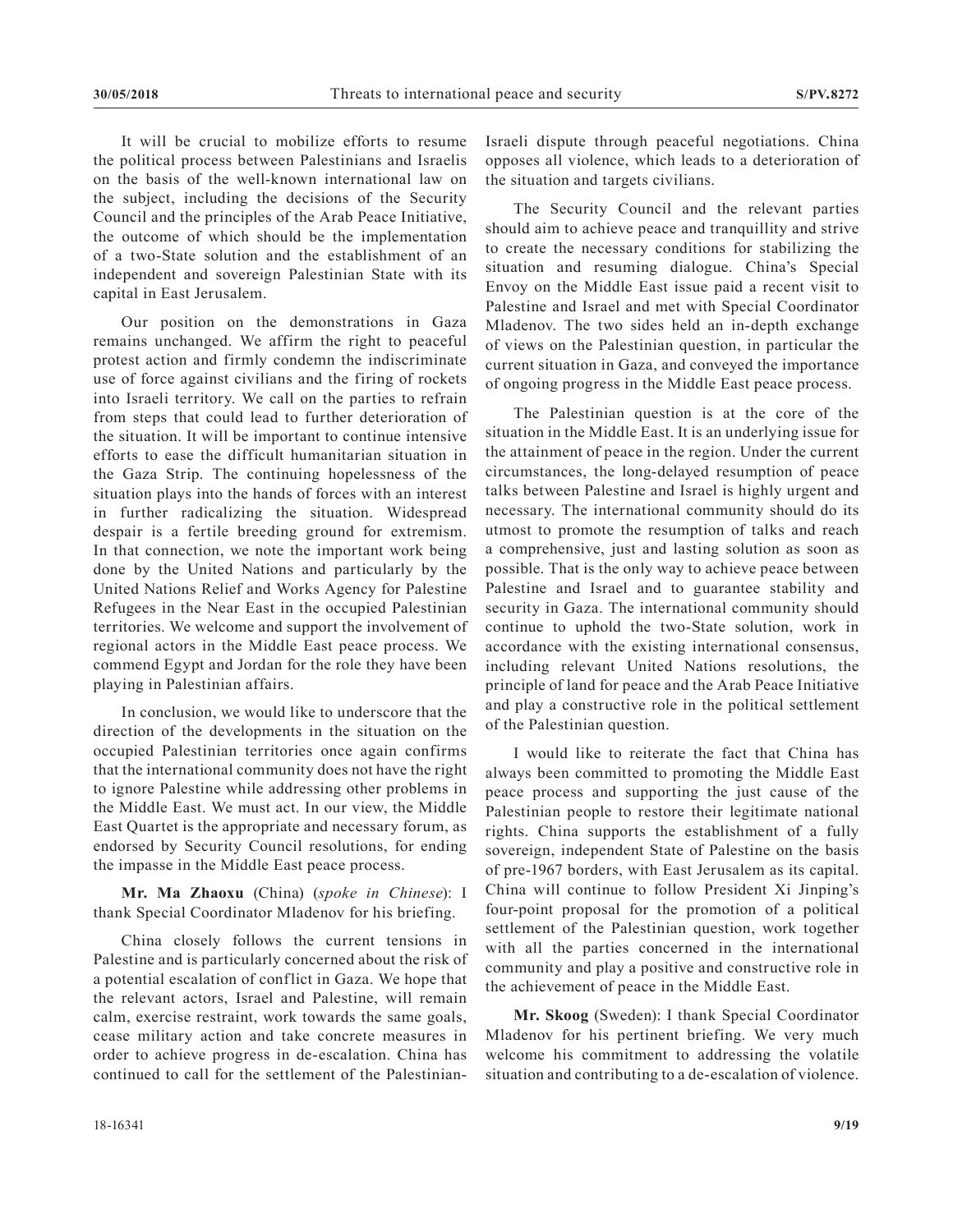I would like to begin by expressing deep regret about the violence and about the large number of people who have been killed and injured over the past few weeks. Sweden condemns yesterday's indiscriminate firing of rockets by Palestinian militants from Gaza towards Israel. Such attacks are unacceptable and must stop immediately. We note that at least one of the rockets fell in the vicinity of a kindergarten. As we have clearly stated in the Chamber, children must never be the target of violence, be put at risk or encouraged to participate in violence.

Yesterday's attack did not take place in a vacuum. Since 30 March the Council has been seized repeatedly of the violence in and around Gaza. As we all know, Gaza is on the verge of social and economic collapse. We must urgently address the humanitarian crisis and alleviate the suffering of its people. Just last week, we welcomed proposals to that end. We encourage efforts to take such measures forward with renewed urgency and determination.

It is important to prioritize initiatives that have immediate positive effects on the daily lives of Palestinians in Gaza and the wider region. The United Nations Relief and Works Agency for Palestine Refugees in the Near East (UNRWA) plays a critical role in providing fundamental services, such as health and education, thereby contributing to stability in the egion. It must receive needed urgent political and financial support from us all. In words and deeds, Sweden has repeatedly encouraged and called for a remedy to UNRWA's financial crisis, .

We also underline the importance of unimpeded access to Gaza for all humanitarian actors. It is crucial that our humanitarian support contribute to increased intra-Palestinian unity. It is therefore high time to end the policy of closure in Gaza. While fully understanding the legitimate security concerns of Israel, Palestine and Egypt, we repeat our call for the lifting of restrictions and full and sustained access and movement. We welcome Egypt's opening of the Rafah crossing point during the holy month of Ramadan, as well as Egypt's efforts towards intra-Palestinian reconciliation.

Yesterday's developments occurred at a sensitive time. Once again we urge all parties to act with the utmost restraint to prevent loss of life and protect civilians, in particular children, ensure that all measures taken are proportionate and take immediate steps to de-escalate the situation and break the cycle of violence. We welcome the fact that the attacks and retaliation appear to have ended, at least for now.

The Council has the responsibility to contribute to de-escalation in Gaza. As many others around the table have said today, we regret that the Council has not been able to agree on public statements relating to the situation. The Council must come together to address the crisis and more broadely engage in efforts to advance the peace process and the two-State solution. We thank the Kuwaiti delegation for the draft resolution, which includes a call for measures for improving the situation for civilians in Palestine, including the establishment of a mechanism for that purpose. We hope for constructive engagement by everyone on the draft resolution.

**Mr. Alemu** (Ethiopia): I would like to thank Mr. Nikolay Mladenov for his briefing.

We have been following reports of escalating violence in the occupied Palestinian territory and of events taking place in Gaza, about which we are very concerned. It has been just two weeks since the emergency Security Council meeting (see S/PV.8256) following the escalation of violence in the occupied Palestinian territory, which left many Palestinians dead and injured in the Gaza protest. At that meeting we expressed our seeped sorrow and sympathy on the loss of life. While we called on Israel to show maximum restraint, we also stated that Hamas and the leaders of the demonstrations had a responsibility to prevent all violent actions and provocations. I would like to echo what the Special Coordinator said yesterday, to the effect that he was deeply concerned by the indiscriminate firing of rockets by Palestinian militants from Gaza towards southern Israel. He also said that such attacks were unacceptable and undermined the serious efforts made by the international community to improve the situation in Gaza. His statement, which we feel is most valid, highlights how dangerous the rocket attacks from Gaza are and the hindrance they cause to making progress in the peace process. This must stop, for they are in the interest of no one, least of all the Palestinians.

Under these circumstances, it is impossible to deny Israel the right to self-defence, a right that goes along with a responsibility to ensure proportionality. We in the Council have repeatedly said that any negative action that runs counter to a peaceful settlement of the conflict will only prolong the process of resolving the problem. It is therefore self-evident that unless the peace process is advanced and the underlying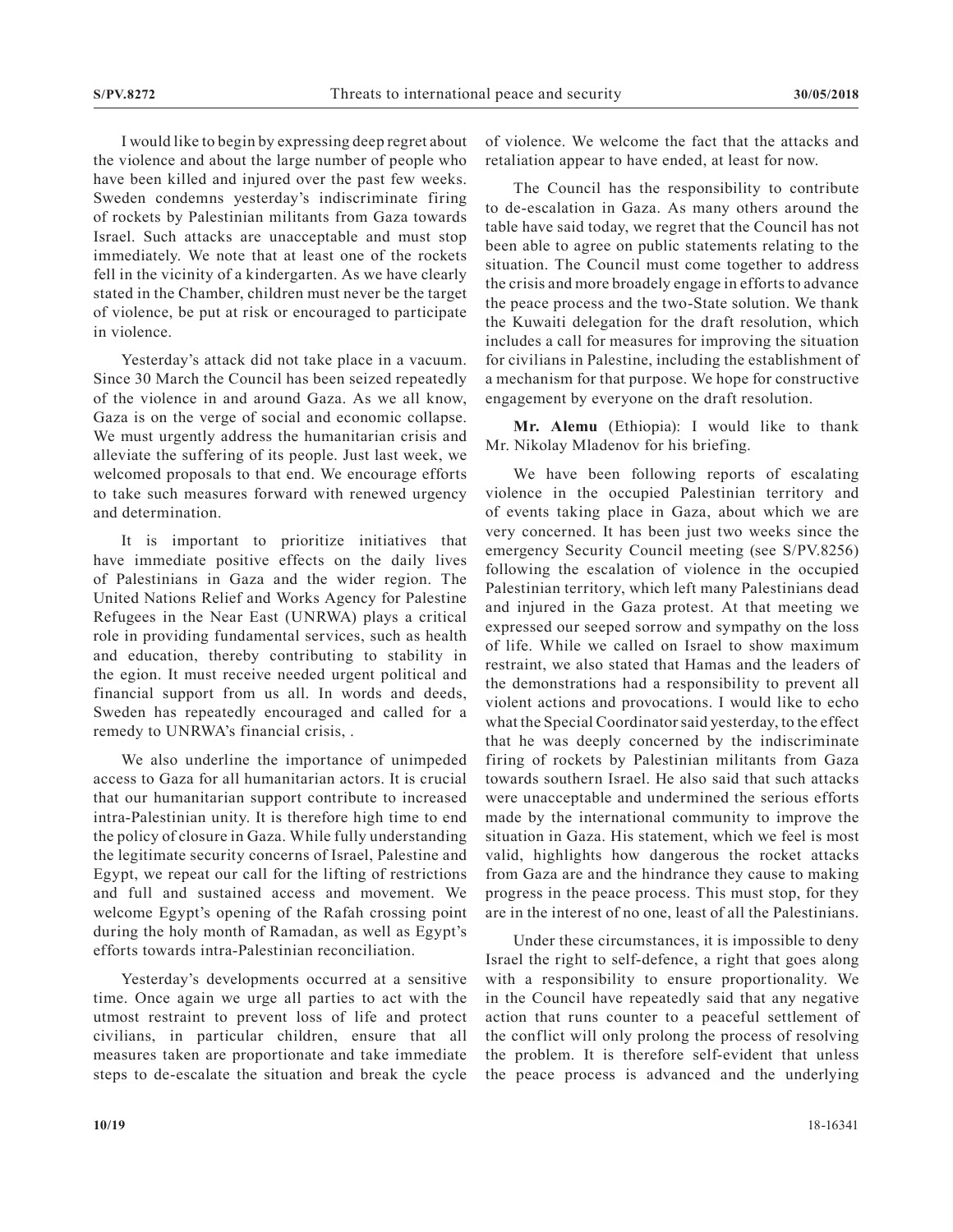problems solved peacefully, the tragedy at hand will only happen again and again, eventually reaching the point of no return. That is where we seem to be headed. The situation is that grave, and much worse violence is becoming imminent, despite the current calm situation. This is part and parcel of the very logic of the situation, and that is why preserving the possibility of finding a solution through a two-State formula is critical. That is also why a de-escalation of this dangerous situation remains critical, so as to protect civilians, break the cycle of violence and resume the much-needed political process.

We appreciate the role played by Egypt in trying to de-escalate the situation, and we note that today the ceasefire appears to be holding. This could calm the situation for a while, but to resume the political process, the parties, as well as the international community, have their own, respective responsibilities. While the parties should show the flexibility to engage in direct and meaningful negotiations so as to reach a final settlement on all issues, the international community, in particular the Council, should discharge its responsibilities in helping and encouraging the two parties to do so.

In conclusion, let me say that it is very important to get the narrative right. It would not be right to lose sight of the root causes of this tragic and potentially extremely dangerous situation. The possibility of a two-State solution is shrinking by the day, to the frustration of the Palestinians, whose living conditions, particularly in Gaza, are deeply worrying indeed. As Mr. Mladenov said recently, at one point weeks ago Gaza was on the verge of total collapse, with all the attendant consequences. He reiterated that view today. That situation is conducive to the creation of groups of all stripes that would pose a threat not only to the peoples of Palestine and Israel but also to the region as the whole. That is why the resumption of the peace process is so critical and why there is no other option for saving the possibility of the two-State solution.

**Mr. Meza-Cuadra** (Peru) (*spoke in Spanish*): We thank you, Madam President, for having convened this emergency meeting. Our thanks go also to Mr. Mladenov for his in-depth briefing.

Peru notes with deep alarm and deplores the recent launching of rockets and mortar shells against Israeli urban centres by Hamas and Islamic Jihad, one of which struck the yard of a kindergarten. We condemn any attack against civilians while also recognizing

Israel's right to guarantee its own security and to deploy legitimate defence measures, in line with the principles of proportionality, precaution and legality.

We are alarmed also by the bleak outlook for the situation in the short and medium term and the exacerbation of inflammatory rhetoric in the wake of the acts of violence and terror over the past few days and the deaths of Palestinians that occurred in Gaza over the past few weeks. In that context, we would like to commend the Egyptian efforts to bring about a de-escalation and a ceasefire. We believe that it is necessary that all parties act cautiously and with restraint, and adhere strictly to international humanitarian and human rights law. The Council, which is responsible for maintaining international peace and security, must ensure the proper levels of accountability for the violations that have occurred.

We deem it regrettable that, faced with the undeniable deterioration of the situation, the Council has not thus far been able to achieve the minimum consensus needed for this body to speak out and to define the actions that need to be taken, including the need to address the root causes of the conflict and the urgent need to alleviate the tragic humanitarian situation in Gaza.

Peru will continue to work constructively to protect civilians on both sides of the Israeli-Palestinian conflict and to promote the resumption of a political dialogue that will allow us to put an end to this spiral of violence and to rekindle the negotiations required in order to achieve a two-State solution with secure and internationally recognized borders.

**Mr. Umarov** (Kazakhstan): We thank Special Coordinator Mladenov for his update on the latest developments and would like to make the following observations.

Kazakhstan condemns the rocket firings from Gaza towards Israel on 29 May, which further erode prospects for peace. We have followed with the utmost concern reports of the overnight missile launches from Gaza targeting Israeli positions, including the site where a mortar shell from Gaza hit a kindergarten in southern Israel, near the border with the Strip.

We want to make it clear that such attacks can cause lasting damage to the peace process in several different ways. We agree that the uncertainty and volatility of the current environment are hardening diverse positions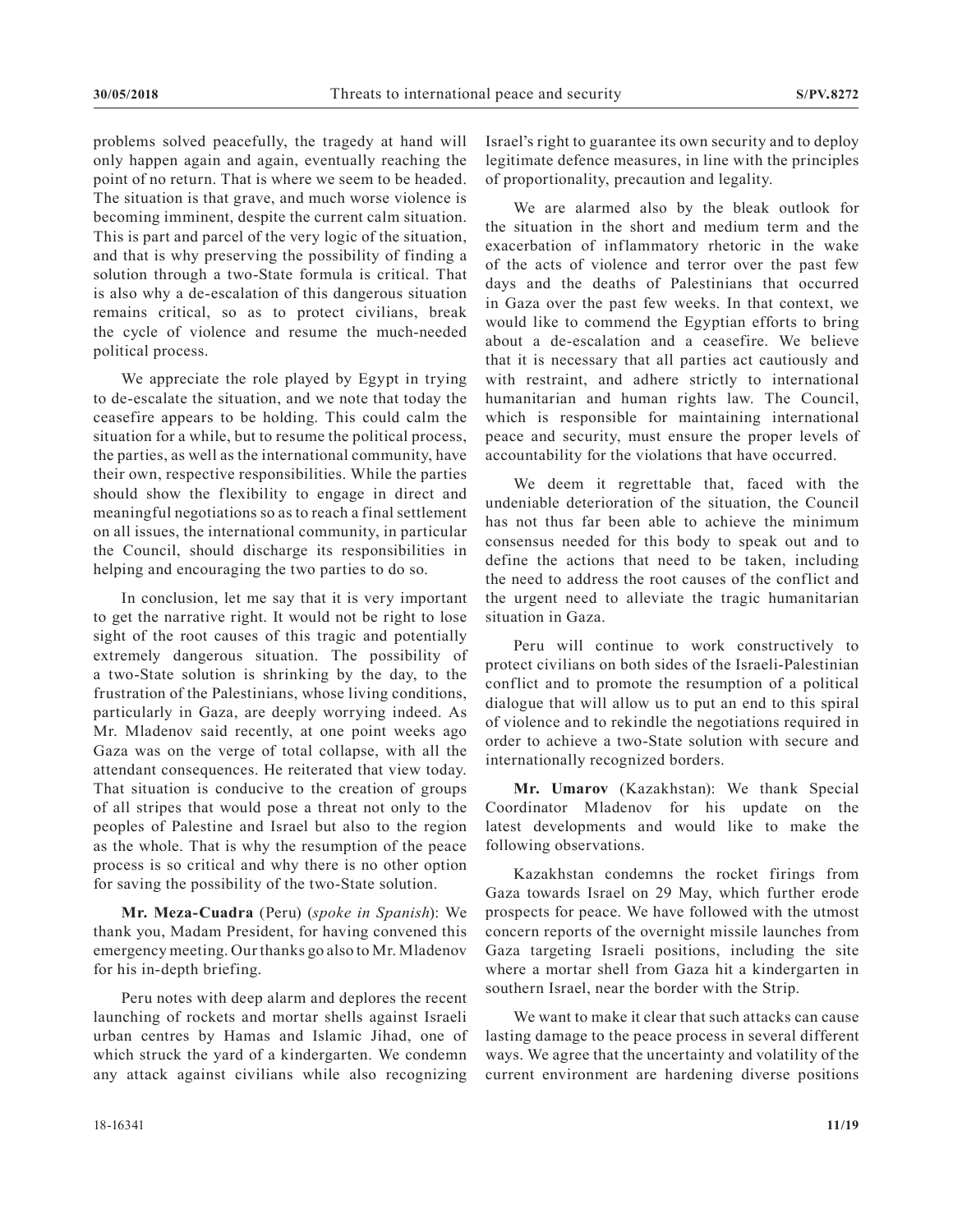and sharpening the rhetoric on all sides, which may well play into the hands of extremists. Astana urges an immediate halt to all hostile acts and provocative actions in order to avert a fresh conflagration in the region, which is already embroiled in brutal conflicts, resulting in the immense suffering of civilians. We must prevent incidents that jeopardize the lives of Israelis and Palestinians and urge both sides to exercise maximum restraint and abide by their obligations under the relevant United Nations and international conventions and resolutions on the protection of civilians.

Both sides and the international community must consolidate our collective efforts for a peaceful settlement of the conflict. We should ensure that words are translated into concrete action. My country also underscores the importance of intra-Palestinian unity, so as to bring all factions together and unite them under a legitimate and democratic Palestinian Authority.

My delegation also appreciates the efforts of the Russian Federation and Egypt to ensure intra-Palestinian consolidation and urge all Palestinian political parties and movements to integrate into one national political structure. It is critical that the Palestine Liberation Organization take control of the Gaza Strip.

Kazakhstan calls upon the Middle East Quartet — the United States, Russia, the European Union and the United Nations — to intensify its efforts to resume negotiations, with a view to defining mutual borders and the principle of the peaceful coexistence of two States on the basis of international law and Security Council resolutions.

We note that the difficult humanitarian situation in Gaza, which further contributes to instability and frustration, could lead to a resumption of conflict and an increase in terrorist activities. We therefore urge the official authorities of Israel and Palestine to help resolve the humanitarian crisis in the Gaza Strip. At present, the nearly 2 million Palestinian residents of Gaza, more than half of whom are children, live in dire conditions that are deteriorating daily. The future of the sector's young people is being shaped today, and we are afraid that it is not the future that Palestinians or Israelis or anyone of us in the international community would want to see. It is clear that we need confidence-building measures in the economic area, with the support of the international community, for durable peace and stability to take hold.

Finally, Kazakhstan supports the proposals of Nickolay Mladenov and, as always, stands for the early resumption of the Palestinian-Israeli negotiation process, especially in a bilateral format, of a two-State solution. The immediate start of the deliberations and, as a result, the speedy implementation of agreements will allow us to solve the problem of confidence deficits. It will also enable us to move to a more open dialogue between the two sides upon mutually identified issues. Only steps such as these can bring us closer to the goals we have set for ourselves.

**Mr. Djédjé** (Côte d'Ivoire) (*spoke in French*): I thank Special Coordinator Mladenov for his insightful briefing.

After the tragic events linked to the March of Return, the Gaza Strip is once again the scene of violent clashes, following a series of Israeli strikes carried out in reprisal for dozens of mortars and rockets fired at Israel from the Palestinian enclave. My delegation remains deeply concerned about this new cycle of violence, which threatens to plunge the entire region into chaos. We unreservedly condemn these acts of violence and call on the various parties to agree to an immediate and lasting ceasefire. My country also urges the parties to the conflict to engage in a constructive dialogue to find a political solution to a crisis that has shaken the region for decades.

Côte d'Ivoire cannot say it enough: there is no alternative to peace, any more than there can be a military solution to the conflict between Palestinians and Israelis. Côte d'Ivoire reaffirms its principled position that only credible dialogue and political negotiations between the parties will lead to a viable solution for the two States living side by side in peace and security, based on the mutual recognition of the legitimate rights of both parties. My delegation therefore urges the international community to continue, without respite, its mediation efforts in the context of the resumption of the political process between the two parties, with a view to making the two-State solution a tangible reality, in the best interests of the Israeli and Palestinian populations.

My delegation deplores the lack of political prospects in the settlement of the Israeli-Palestinian conflict. We are particularly concerned about the outbreak of violence that we are unfortunately witnessing in the Gaza Strip, which is largely sustained by a difficult economic and humanitarian situation, heavily affected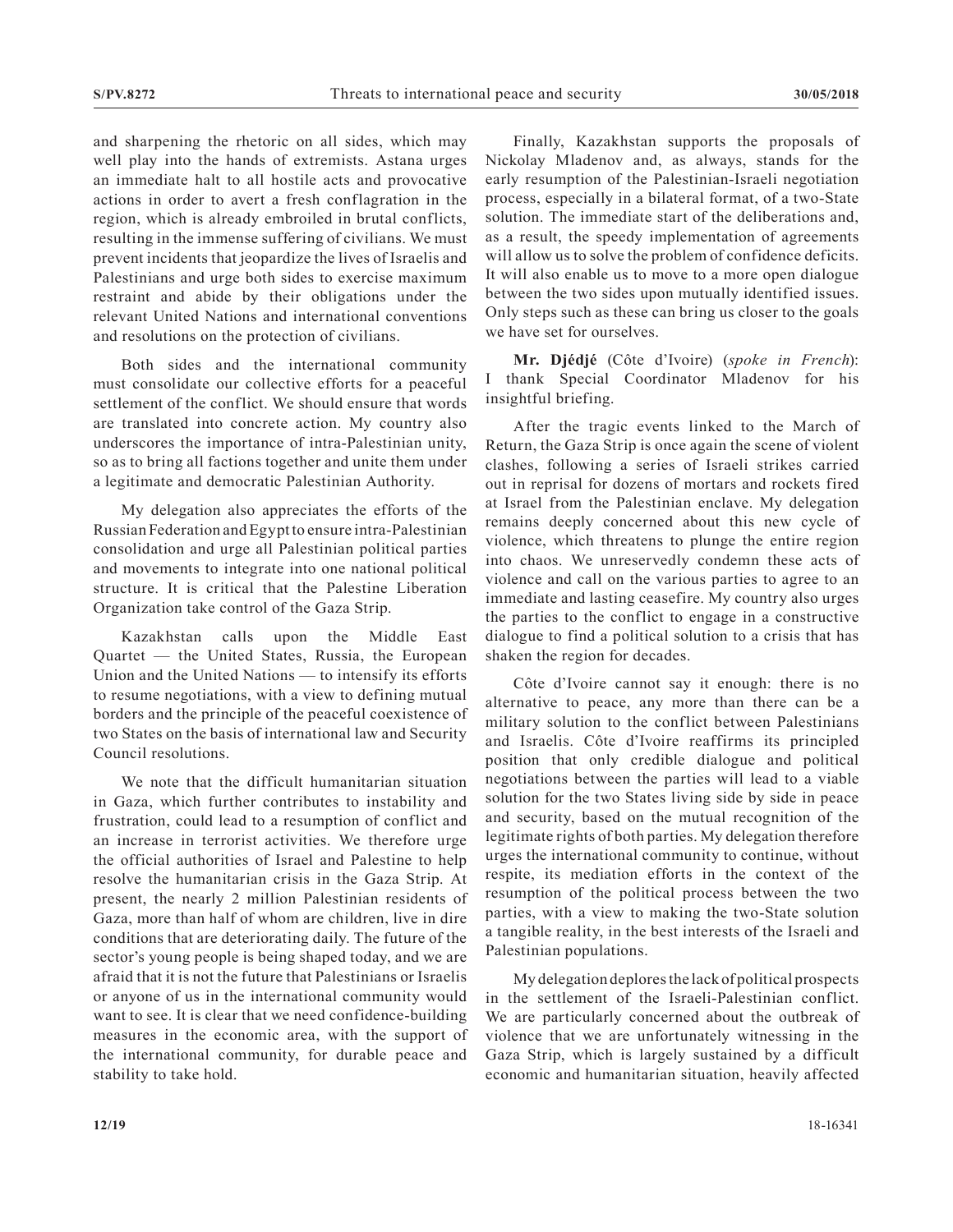by the blockade in force, youth unemployment and various shortages of water, electricity and medicines. It is therefore important that the international community intensify its efforts to implement projects and concrete measures to improve the humanitarian situation, but also the economic development of the Gaza Strip. Moreover, this situation also highlights the need to continue the inter-Palestinian dialogue for the implementation of the reconciliation agreement signed in Cairo on 12 October 2017 between Hamas and Fatah. That will allow the effective return of the Palestinian Authority to, and its full control of, the Gaza Strip to better address the humanitarian and security needs of the people.

In conclusion, my delegation fully supports the objective of a comprehensive and lasting peace in the Middle East and reiterates its readiness to work with all Council members towards a peaceful solution to the Israeli-Palestinian crisis in accordance with the relevant Security Council resolutions. We reiterate our call to the parties to refrain from any act of violence that would have the effect of removing any hope of a peaceful resolution of a conflict that has lasted too long.

**Mr. Llorentty Solíz** (Plurinational State of Bolivia) (*spoke in Spanish*): First of all, Bolivia wishes to thank Mr. Mladenov not only for his briefing but also for his active work in such a difficult and complex situation. In addition, we thank the delegation of the United States for having called for today's meeting. We believe that the situation in Palestine is a priority issue — and it should be one — for the Security Council, and I believe that we have not had enough meetings, and certainly not enough results, on it.

Consistent with its pacifist policy, Bolivia categorically condemns attacks against civilians and civilian infrastructure in all their forms and manifestations as unjustifiable, regardless of their motivation, wherever, whenever and by whomsoever committed. Bolivia also welcomes the efforts made by Egypt to seek a ceasefire in Gaza. We call on the Government of Israel to act accordingly and desist from its decision to continue the bombing and air raids.

As several members of the Council already stated, this situation does not exist in a vacuum. The latest escalation of violence that we are witnessing only contributes to an intensification of the humanitarian crisis in Gaza. More than 2 million Palestinians continue to live without access to basic services, with power cuts lasting more than 22 hours, overcrowded hospitals and congestion in the delivery of health care, lack of medicines and a shortage of water for human consumption, inter alia, as a result of 11 years of a systematic blockade by sea, 11 years of a systematic siege by land and 11 years of being prevented from returning to their homes.

As the occupying Power, Israel has an obligation to comply fully and scrupulously with its legal obligations under international humanitarian law, the Charter of the United Nations and the Fourth Geneva Convention, to resume without further delay the opening of crossings for the flow of humanitarian aid, commercial goods and persons. In that regard, we demand that the parties comply with and respect international human rights law and international humanitarian law, including on the protection of civilians. We therefore call on the membership of the Security Council to support the draft resolution proposed by the Kuwaiti delegation, which aims to adopt appropriate measures to guarantee the security, well-being and protection of civilians.

We note with great concern that the atmosphere of violence in the region has so alarmingly deteriorated in recent weeks. Mr. Mladenov has constantly and repeatedly warned the Security Council that we are on the verge of a clash with unpredictable consequences. This is of course aggravated by the unilateral decision of the Government of the United States of America to move its Embassy to Jerusalem in violation of various rules of international law. For those who have forgotten, the last flare-up in Gaza, in 2014, resulted in the deaths of 1,462 Palestinian civilians, of whom 551 were children, and 11,200 Palestinians injured, of whom 3,400 were children. That is to say that if we do not remember what happened, we are doomed to repeat its bitter reality.

We reiterate once again our rejection of Israeli settlement plans and their expansionist policies as being in open violation of resolution 2334 (2016), on the illegality of Israeli settlements in occupied Palestinian territories. Accordingly, we wish to state once again that the root cause of the situation in the occupied territories in Palestine, which of course is worth repeating, is the illegal Israeli occupation of the territories. We reaffirm our conviction that the only long-term solution is the two-State solution, in which a free, sovereign and independent Palestinian State is finally built, within the pre-1967 international borders and with East Jerusalem as its capital in accordance with the resolutions of the Council and the General Assembly.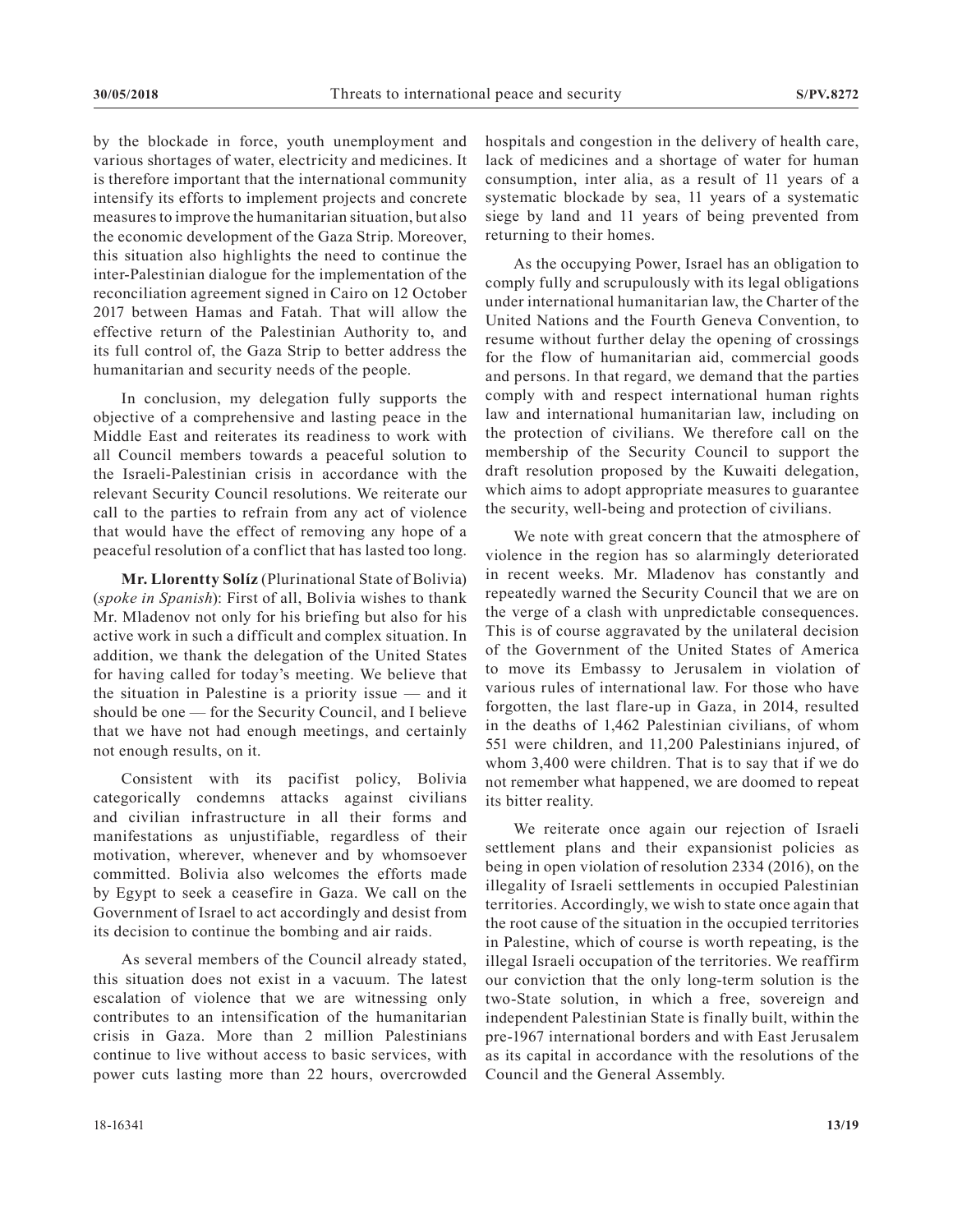**Mr. Van Oosterom** (Netherlands): I join others in thanking Mr. Mladenov for his accurate briefing and dedicated work in very challenging circumstances.

As Mr. Mladenov said, yesterday's events once again show the great the risk of escalation in the absence of progress in the political, economic, humanitarian dimensions. The current situation is simply not sustainable. In that context, I will focus on three issues — first, yesterday's escalation; secondly, the crisis in Gaza; and, thirdly, developments in the West Bank.

On my first point, the escalation we witnessed yesterday, in the early hours of 29 May, Palestinian terrorist groups fired rockets and mortars towards Israel. Those rockets and mortars landed in civilian areas, one of them in the playground of a kindergarten, as others have already indicated. Luckily, no one got hurt. The Kingdom of the Netherlands condemns these indiscriminate attacks from Gaza into Israel. As our Swedish colleague just said, these attacks are unacceptable and must stop immediately. The rocket and mortar attacks were the beginning of a day of attacks and counter-attacks — the heaviest since the hostilities in 2014.

Yesterday's events showed again how fragile the situation is and how quickly things can spiral out of control. Yesterday's events followed weeks of protests, with more protests announced. We must prevent new and further escalation. We once again call on all parties to exercise restraint and to prevent incidents that would put the lives of both Palestinians and Israeli civilians at risk. Civilians on both sides of the fence on the Gaza border should not have to live in fear.

That brings me to my second point, the crisis in Gaza, which has been discussed recently in the Chamber on several occasions. We welcome the consensus in the Council that the situation is most concerning and needs to be addressed. Now the challenge before us is to come to consensus on how the Council should act.

We welcome the initiative taken by Mr. Mladenov to come up with a plan to fast-track urgently needed projects for water, energy and health. For that approach to succeed, the combined effort of the international community and the cooperation of all parties is needed. Crises should not be treated as an excuse to delay further action. On the contrary, they are an extra reason to redouble efforts to improve living conditions on the ground.

In that regard, we reiterate our support for an appropriate public statement by the Council on the current crisis. The Kingdom of the Netherlands welcomes the initiatives taken by members to address parts of the puzzle. We thank Kuwait in particular for its efforts in that regard. We should be able to come to a statement that does justice to our shared concerns.

A sustainable political solution is needed to the humanitarian crisis for the security of Palestinian and Israeli civilians. The Kingdom of the Netherlands supports the Egyptian initiatives to achieve a return of the Palestinian Authority as the legitimate Government in Gaza, and we welcome Egypt's constructive role in maintaining calm between the parties.

That brings me to my third point, on the worrisome developments in the West Bank. The Kingdom of the Netherlands is deeply concerned by the intention of the Israeli authorities to enforce the demolition of all structures in the Khan Al-Ahmar community. The Kingdom of the Netherlands stresses that Area C is of critical importance for the viability of a future Palestinian State in the context of the two-State solution. We recall that demolitions and confiscations of homes and humanitarian assets and the obstruction of the delivery of humanitarian assistance are contrary to Israel's obligations under international law.

The Kingdom of the Netherlands condemns the announced plans to approve new settlement expansion. The continued Israeli settlement activity is illegal under international law. It remains an obstacle to peace, as reaffirmed by resolution 2334 (2016).

In conclusion, this week has shown that on both sides steps are taken that undermine the viability of the two-State solution. This week's events are an alarming reminder that the current status quo is unsustainable. We call upon all parties to reverse these trends and to take positive steps that contribute to the possibility of sustainable peace. We call upon all parties to make the two-State solution possible.

**Mr. Esono Mbengono** (Equatorial Guinea) (*spoke in Spanish*): At the outset, my delegation would like to thank the United States for having requested this important meeting. We also express our appreciation to Mr. Nickolay Mladenov for his briefing.

Equatorial Guinea has been monitoring with great concern the escalation of violence and rhetoric in the region. We condemn all violence by any actors. We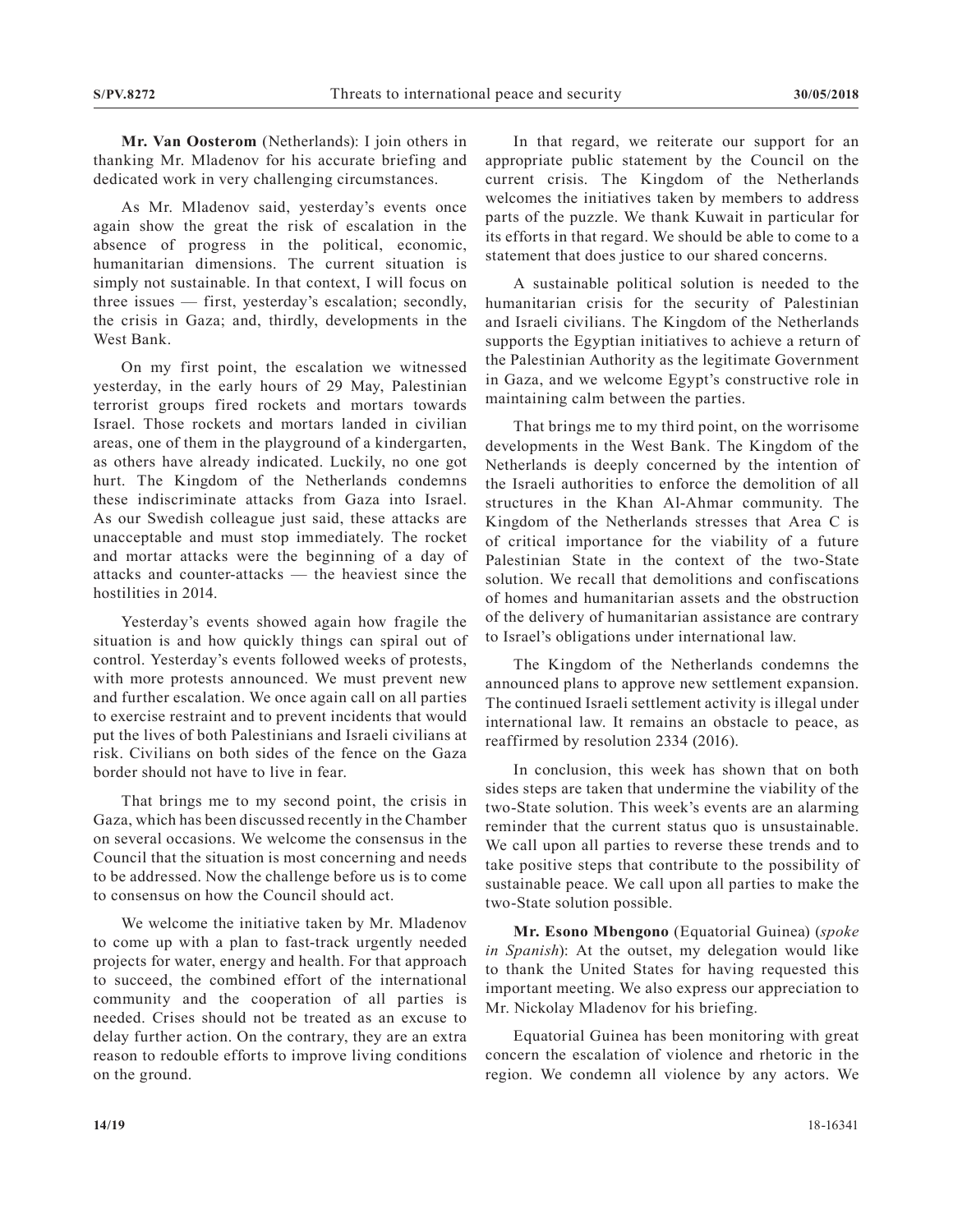condemn and deem any attack against civilians — in any form — unacceptable and reprehensible.

In that connection, Equatorial Guinea welcomes the efforts of the Arab Republic of Egypt to mediate the tension that has arisen between the Israeli forces and the Palestinian factions in the Gaza Strip. We regret that, despite the repeated appeal of the members of the Security Council, the Secretary-General and his Special Coordinator for the Middle East Peace Process, as well as other actors of the international community, we must meet again today for the same acts of violence.

Today, as we have done for the past two weeks, we are discussing violence in Gaza. Last week, Mr. Mladenov alerted us of the possibility of Gaza collapsing. Regrettably, we are now confronting exchanges of attacks between the parties, rather than brokering a solution to the situation.

My delegation yet again calls on all parties to exercise restraint and to refrain from acts that could aggravate the already complex situation. The Government of the Republic of Equatorial Guinea always advocates for a negotiated solution to any conflict or problem that may arise, however difficult and complicated it may be. The position of our Government in this case is no different. Therefore, we invite the parties to do their best to normalize the situation and to alleviate the suffering of the civilian population.

It is critical to ease the humanitarian situation in Gaza. We also believe it is important and call upon Palestinians to honour the reconciliation pact. If that had occurred, the Palestinian Authority would already control the Gaza Strip. We also call upon the Israeli authorities to use proportionate force in their legitimate self-defence.

In conclusion, I reaffirm our position, based on the standards and principles of international law, Security Council resolutions, the declarations of the African Union and the Arab Peace Initiative, which refer to the solution of two independent States — one Israeli and the other Palestinian — living in peace and security, with Jerusalem as the capital of both States. We believe that Israelis, Palestinians and any just mediator must respect such results. We therefore urge the international community to continue its efforts to restart dialogue between the parties and to avoid actions that could undermine the peaceful coexistence of Israelis and Palestinians.

**The President**: I shall now make a statement in my capacity as the representative of Poland.

At the outset, let me thank the Special Coordinator, Mr. Mladenov, for his account of the latest developments on the ground. Poland condemns in the strongest terms the rocket attacks targeting the civilian communities in southern Israel, carried out by militant groups from the Gaza Strip. There is no justification under any circumstances for indiscriminate and deliberate acts of violence against the civilian population. They are unacceptable. They must stop and never be repeated again. Both Israelis and Palestinians have a right to live in peace and safety.

We concur with Special Coordinator Mladenov that such attacks undermine the efforts to improve the situation in Gaza. We strongly urge the parties to exercise the utmost restraint and to refrain from any actions that may lead to a further escalation of the situation and may endanger the safety of civilians.

We call upon all actors to ensure the protection of civilians, particularly children. In that respect, we reiterate our appeal to all parties to strictly comply with their obligations under international humanitarian law and human rights law.

I now resume my functions as President of the Council.

I give the floor to the Permanent Observer of the Observer State of Palestine.

**Mr. Mansour** (Palestine): At the outset, I want to thank Mr. Mladenov for his briefing. We would also like to thank the many Council members who have on principle defended the truth and demonstrated that they have memories extending beyond the past 24 hours.

Time and time again we have come to the Security Council to appeal to its members to act with responsibility, in line with their obligations under the Charter of the United Nations, international law and the Council's own numerous resolutions, to address the dire situation in the occupied Palestinian territory, including East Jerusalem. Today is no different, as we continue to face a protracted and deepening protection crisis, a human rights crisis and a justice crisis and their devastating impact on our people.

We come again to this Chamber two weeks following the 14 May massacre by Israel, the occupying Power, against Palestinian civilians in the Gaza Strip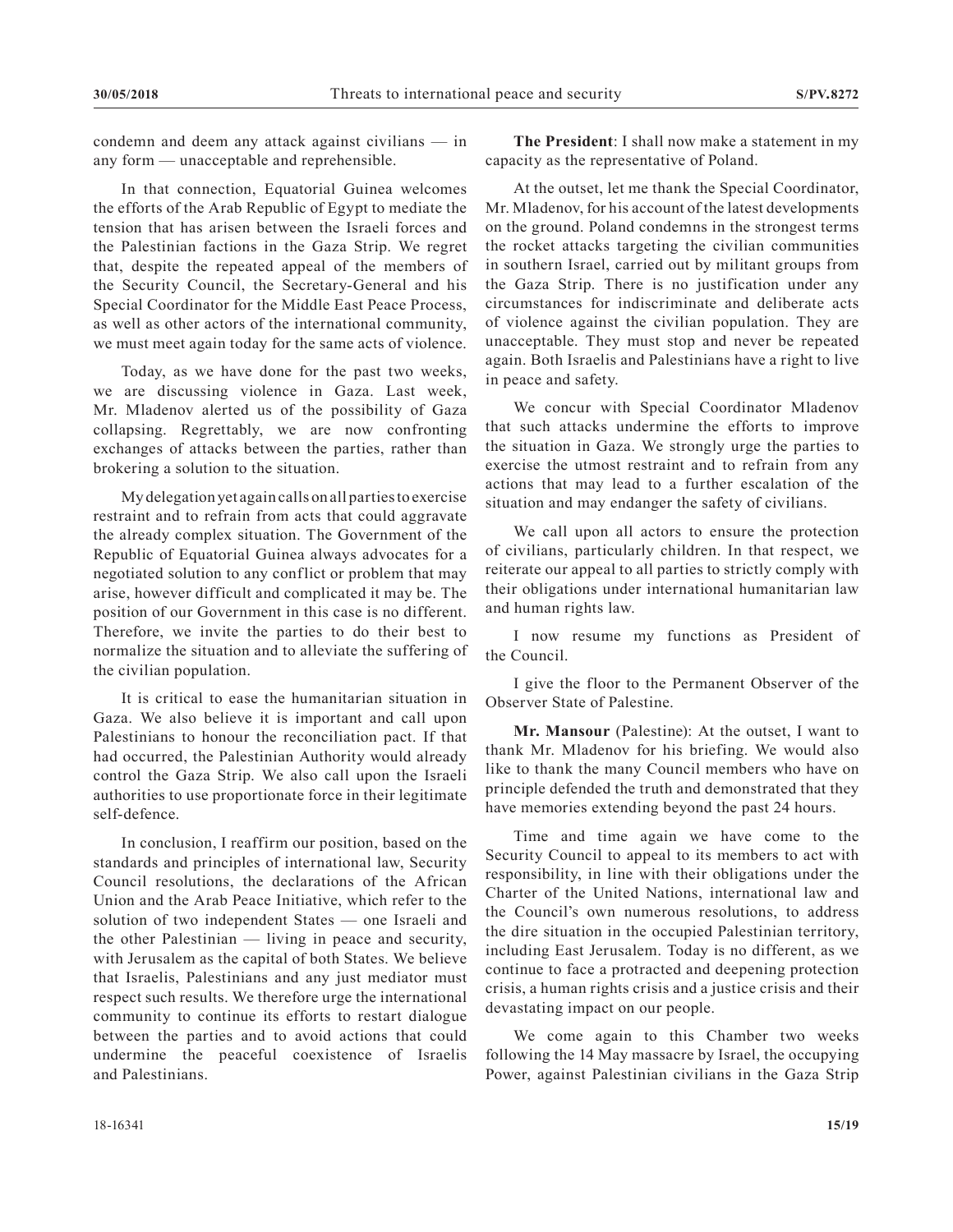and following a barrage of Israeli military strikes against Gaza in the past 24 hours that have heightened tensions and are a cause for alarm, creating even greater urgency to reign in Israel's warmongering and defuse the current crisis.

Faced with the potential of yet another act of savage Israeli aggression against the occupied, besieged and blockaded Gaza Strip, we must make the same appeal we made two weeks ago (see S/PV.8256) and at all prior junctures: we urge the Council to act now to de-escalate this dangerous situation, to avert a descent into more violence and chaos and to prevent the occupying Power from further terrorizing the Palestinian civilian population and endangering innocent civilian lives.

Once again, we plead with the Council to act to save civilian lives and to respond to such threats to international peace and security. We call on the Council to protect the defenceless, to stand firmly on the side of international law, with a steady moral compass, and not to fall prey to the cynical narrative that is constantly dragging us to the brink of war and thwarting all efforts to find a just solution to this horrific injustice.

We totally reject that narrative driven by Israel, the occupying Power, which remains unrelenting in its attempts to obscure and distort the realities we face, repeatedly casting itself as the victim when it is in fact the occupier, aggressor and oppressor and has appointed itself judge, jury and executioner of the Palestinian people — international law and human rights be damned, and no less the authority and credibility of the Security Council.

It is our hope that such strong messages will reinforce the efforts under way to ensure a ceasefire for the sake of saving civilian lives and sparing our people further suffering and yet another month of Ramadan filled with anguish and despair. We hope that the ceasefire holds, and we commend the serious efforts of Egypt in that regard, in addition to its efforts on Palestinian reconciliation.

We appeal for conscience and reason to prevail. We cannot act as though further escalation and deterioration of the situation are inevitable; they are not. We must act to avert the worst-case scenarios, for the risks are immense.

The international community and, at the forefront, the Security Council, long ago created the tools and laws both to prevent and resolve conflict, as well as to ensure the protection of civilians. It is past high time to use those tools and to implement those laws when it comes to Palestine. The exceptionalism and impunity too long accorded to Israel must stop.

It is time to stop making excuses for why the time is not right or why it is not possible or convenient to act, while continually absolving Israel of its crimes and facilitating its evasion of accountability, when so many human lives are at stake, and indeed the existence of an entire nation is at stake. It is time for the Security Council to act to ensure international protection for the Palestinian people for as long as this illegal, abhorrent Israeli occupation continues and their rights continue to be violated, including the rights of our refugees.

The draft resolution that has been presented to Council members by our brothers in Kuwait, as the Arab representative on the Council, represents a modest, first step in that regard, and we urge everyone to support it. It is inexcusable for the international community to continue standing idly by, expressing only regret yet failing to act, even as the rights, safety, well-being and dignity of our people continue to be so grossly and systematically violated by what amounts to war crimes and crimes against humanity.

As many Council members have said, it is time to address the root causes and underlying issues of this situation, not just the symptoms or a few selective events. It has been repeatedly stated in these halls that the Palestine question remains a litmus test for the efficacy of international law and the international system's authority, and that the failure to justly resolve it remains a stain on the international conscience. It is time to right that historic wrong.

The harsh lessons of the past should have been learned by now. Proper redress that is just, comprehensive and lasting can be found only on the basis of the relevant United Nations resolutions and the long-standing international consensus; it cannot be detached from them in a politicized and biased manner.

We have been brought to this Chamber today precisely because of the constant mistake of detaching developments from the root causes and the reality of the existence of the Israeli occupation, dispossession and colonization of the Palestinian people and their land by the most forceful and repressive means, in grave breach of international law. That detachment is most often coupled with erroneous attempts, including malicious propaganda by Israel, to characterize the situation as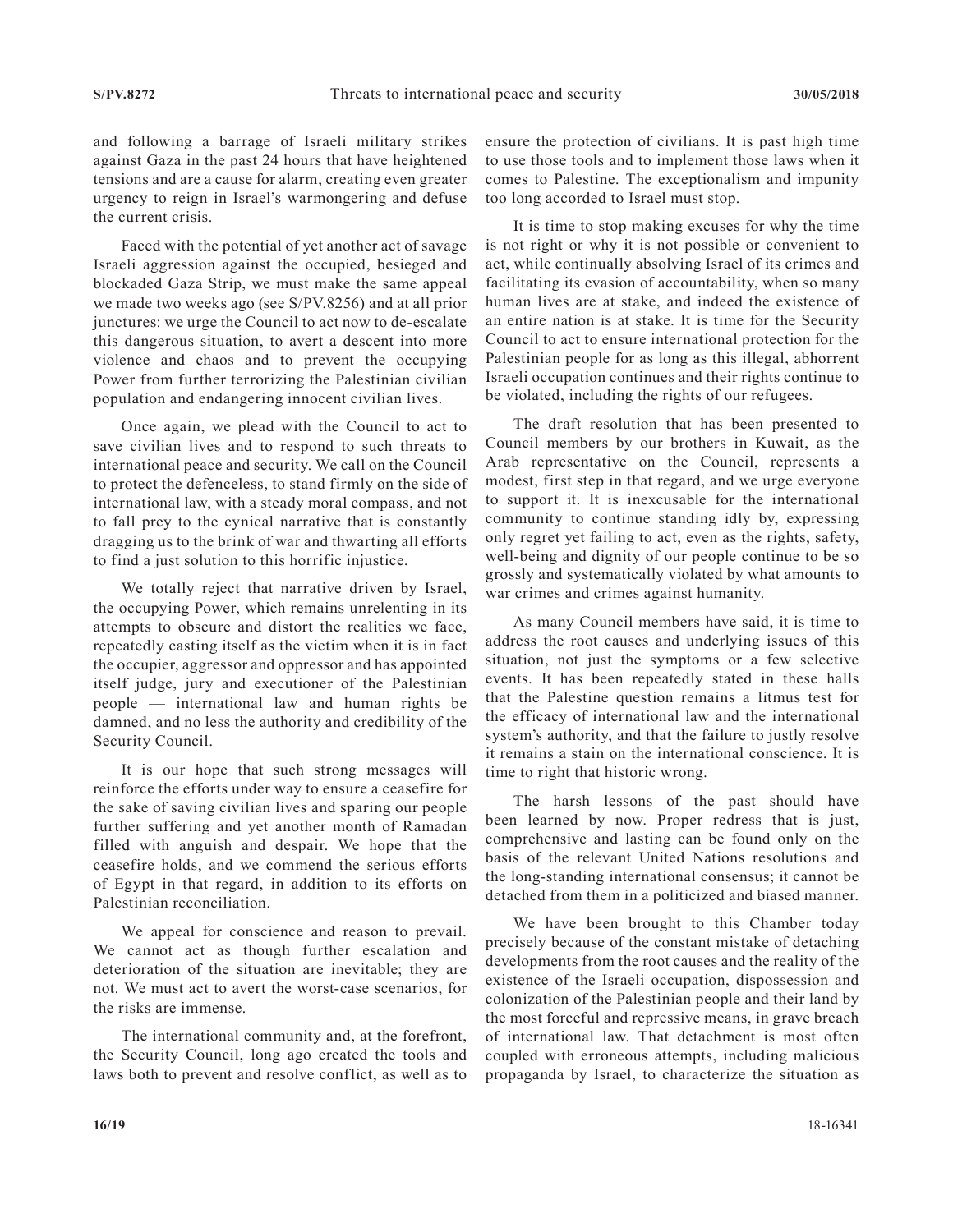being one of terrorism, while completely twisting the facts and undermining efforts, including by concerned States and the United Nations, to address the many serious issues before us.

Accusations of a double standard when it comes to the question of Palestine, regrettably, are not new in this Chamber, and they will only be reinforced by the hypocrisy on display today, namely, bringing us here to address the recent Israeli air strikes and rocket attacks from Gaza when the grave events that preceded, and may follow, remain unaddressed as the Council continues to be paralysed, and therefore prevented from carrying out its esponsibilities under the Charter of the United Nations.

It is hard to understand the attempts for a reaction from the Council to yesterday's events, as if those events are somehow unrelated to those that preceded, including when three previous attempts, led again by our brothers from Kuwait, for an appropriate Council reaction to the killing, injuring and maiming of Palestinian civilians by the Israeli occupying forces were summarily blocked by one Council member.

Perhaps some have already forgotten the slaughter of unarmed Palestinian civilians, including innocent children, that was committed on 14 May — the same date as the provocative and unlawful transfer of the United States Embassy to Jerusalem. Perhaps they have forgotten that Israeli soldiers perched at Gaza's borders deliberately shot at peaceful protesters from hundreds of meters away, in a craven and punitive show of force that obviously intended to cause bodily harm and death and sow fear and terror among the population.

But we have not forgotten, and neither have the families who are today mourning, and will forever mourn, the 118 Palestinians killed, among them 15 children, since the Great March of Return protests began on 30 March. Nor has it been forgotten by the thousands who have been injured by the Israeli occupying forces. They number at least 13,000 civilians, including children, women, medics and journalists, among them thousands still in need of surgery and medical treatment, and hundreds who have been disabled for life.

They were pleading for their voices to be heard, their human rights to be respected and an end to the miserable isolation and desolation imposed on them by more than a decade of the Israeli blockade and wars and a dire humanitarian crisis that is worsening by the day. Yet Israel chose to silence them, as usual

deciding to respond with a heavy hand by using lethal and indiscriminate force against thousands of peaceful civilian protesters and setting off another cycle of violence.

Our people have remained bravely steadfast and resilient in the face of all of that. But the suffocating Israeli blockade has depleted their coping capacities and intensified their despair. Their suffering endures in a multitude of agonizing ways, as they continue to be denied even the most basic life needs — a constant reminder of the occupation's cruelty and criminality. Do not minimize their suffering: it is deep, traumatic and unbearable. It is the incubator in which anger and bitterness fester and hopes diminish, especially among the youth, for a more peaceful and just future in the glaring absence of accountability and genuine remedies for their plight, including in the immediate term for an end to Israel's punitive and inhumane blockade.

That is the backdrop and context for recent developments. The events of the past days did not occur in a vacuum. The latest cycle of violence has been fuelled and incited by a series of Israeli acts of aggression and rhetoric, particularly from 30 March onwards, including the massacre on 14 May and the killing of three other Palestinians by Israeli forces on 28 May, just prior to yesterday's escalation.

We reiterate what has been repeatedly affirmed by the Palestinian leadership, including President Mahmoud Abbas: we do not condone and we reject and condemn all violence against civilians. International law must be respected by all and under all circumstances. I challenge those who have memories from 24 hours ago to repeat that same commitment of condemning the killing of all civilians from all sides for whatever reasons to also include the Palestinian civilians. We have no problem whatsoever with the application of international law to our situation, as long as it is applied evenly, fairly, consistently and judiciously at all times, not selectively and not as a means to exempt Israel from the law and absolve it of its crimes, while it manipulates the law to suit its distorted narrative and unlawful claims.

At the same time, we remain insistent that all people seek, and are entitled to, security. Israel cannot claim exclusivity to the right to security; the Palestinian people also have a right to security. We cannot be excluded from that. Only the Israelis currently have security and we have no right whatsoever to it. Security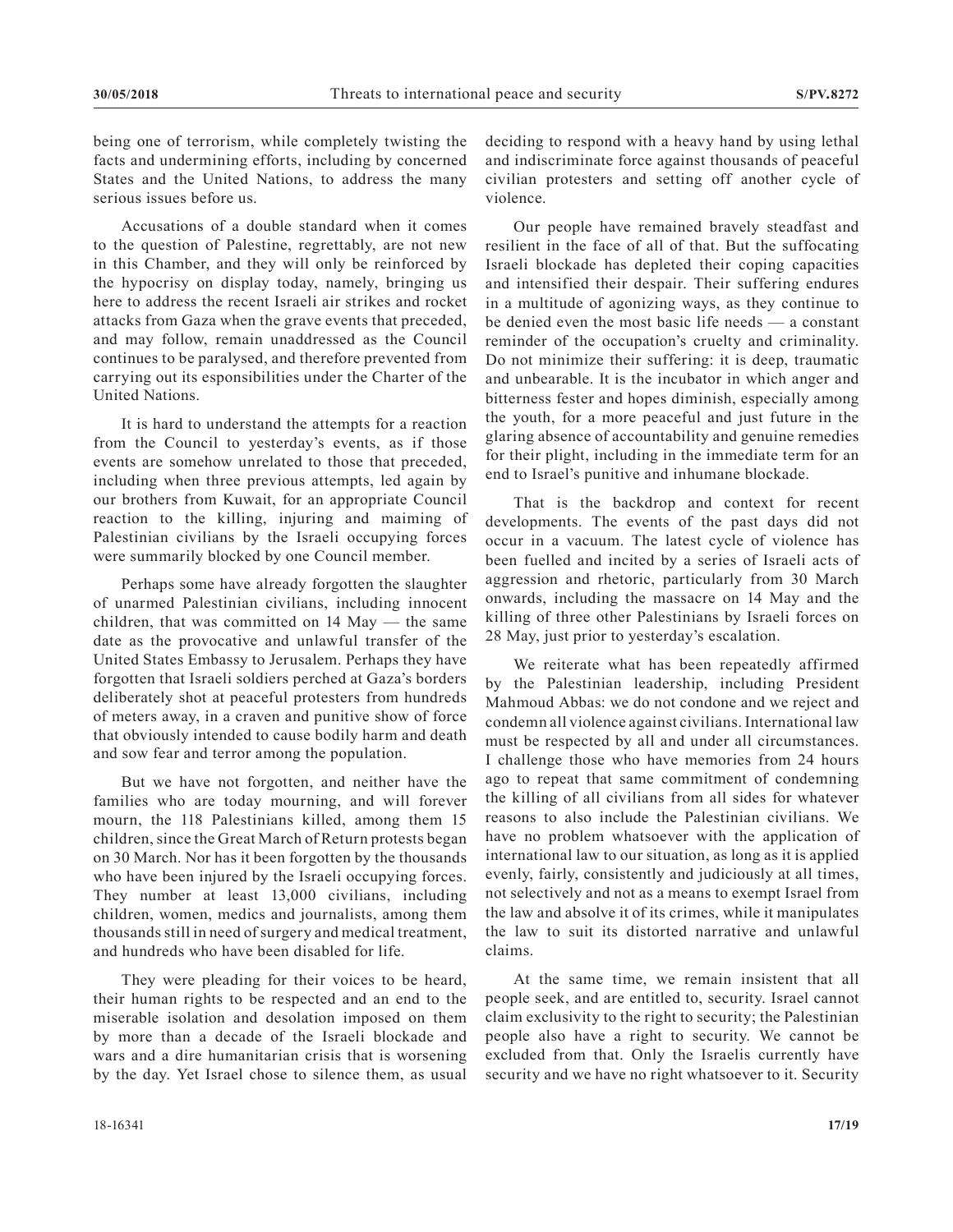should be for all, including the Palestinians. Attempts to justify illegal actions in occupied Palestine, including East Jerusalem, under the pretext of security are totally unacceptable. Equally, we firmly reject attempts to frame that issue as one of terrorism. The lines should never be blurred between actions that can be taken by States to ensure security, as per the Charter and international law, on the one hand, and actions that are in violation of the law and fundamental human rights and constitute war crimes, on the other.

Faced with that reality, we will persist with our efforts to secure protection for the Palestinian people to ensure their safety and well-being, in accordance with international law, including humanitarian law and human rights law. We appeal to Council members to favourably consider the draft resolution now being negotiated, with the aim of addressing the protection needs of our occupied and besieged people.

While we continue our endeavours in that regard, alongside all of our efforts to realize justice and fulfil the inalienable rights of the Palestinian people, including to self-determination and freedom, we call on the Security Council to act, in line with its legal obligations, resolutions and commitments, to address the crisis and reinforce our faith in international law, including for the protection of the most vulnerable among us.

**The President**: I now give the floor to the representative of Israel.

**Mr. Danon** (Israel): I thank Mr. Mladenov for his briefing, as well as Ambassador Haley and the United States for calling for this emergency meeting of the Security Council. It is not often that the Council calls for an emergency meeting following a provocation by Hamas; today's meeting marks a concrete step in the right direction. But today we need action. The Council must act on the opportunity presented to it.

In response to the most severe attack by Hamas and Islamic Jihad since the 2014 Operation Protective Edge, the Security Council must take two decisive actions: the first is to condemn Hamas for its war crimes against Israelis and Palestinians, and the second is to adopt a resolution designating Hamas as a terrorist organization, exactly as it did with Al-Qaida and with the Islamic State in Iraq and the Sham (ISIS).

Let us review the facts. Over the past 24 hours, Hamas and Islamic Jihad fired nearly 200 rockets and mortar shells from the Gaza Strip into nearby Israeli towns and villages. The terrorists began their attacks on Tuesday, just as parents were preparing their young children for the school day.

I will share with the Council a chilling example. During the assault, a mortar shell exploded in the yard of a kindergarten, damaging the structure. By sheer luck, the kindergarten was empty, and no one was hurt. But that attack was a war crime. The deliberate goal of the terrorists was to kill civilians.

We have warned the Council of Hamas's intentions time and again. We have explained the imminent danger posed by the coordinated and violent riots that Hamas has orchestrated along the security fence. The mob, incited and paid by Hamas, attempted to breach the fence by force, opened fire at our soldiers and detonated explosives. Hamas terrorists even set fire to the Kerem Shalom civilian border crossing, a crossing designated for food and humanitarian goods to enter Gaza.

The latest attacks of the past 24 hours — the firing of shells and rockets at our citizens and the destruction of major electricity infrastructure for Gaza — only confirm our countless warnings that Hamas not only seeks to instil fear in the hearts of Israelis, but that it could not care less about the Palestinians whom it controls in Gaza.

In response to these terror attacks, the Israel Defense Forces (IDF) have targeted Hamas and Islamic Jihad's terror infrastructure. We also destroyed the tenth Hamas terror attack tunnel uncovered in Gaza since October. The IDF destroyed that tunnel, which began in Gaza, wove through Egypt and ended right in southern Israel, near the Kerem Shalom civilian crossing. Like all of Hamas's terror tunnels, this one, too, was intended to infiltrate Israel and harm as many civilians as possible. But this terror tunnel also had a second purpose: to smuggle weapons weapons into Egypt from Gaza.

Iran's role in this latest unrest should not be ignored. It is Iranian money that is used to pay the Hamas rioters on the fence, and it is Iranian rockets that were fired at our towns. Just like in Syria and Lebanon, wherever there is terror and violence in our region, there is Iran. Hamas is no different. No matter which tactic it chooses, whether it is suicide bombers, rioters at the fence or rockets and missiles, when Hamas has the opportunity to harm innocent people, it does not hold back. That is its sickening ideology.